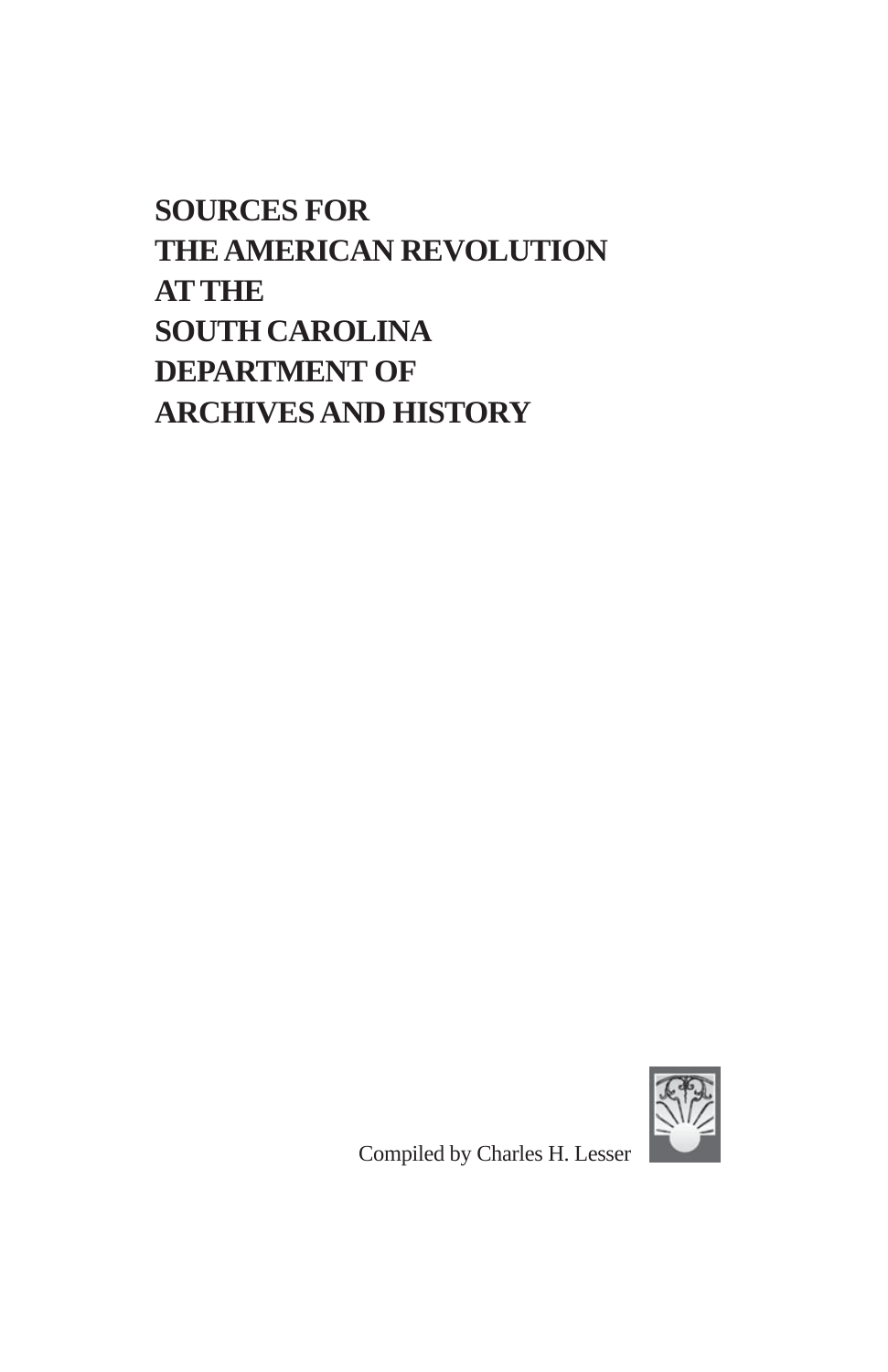© 2000 South Carolina Department of Archives and History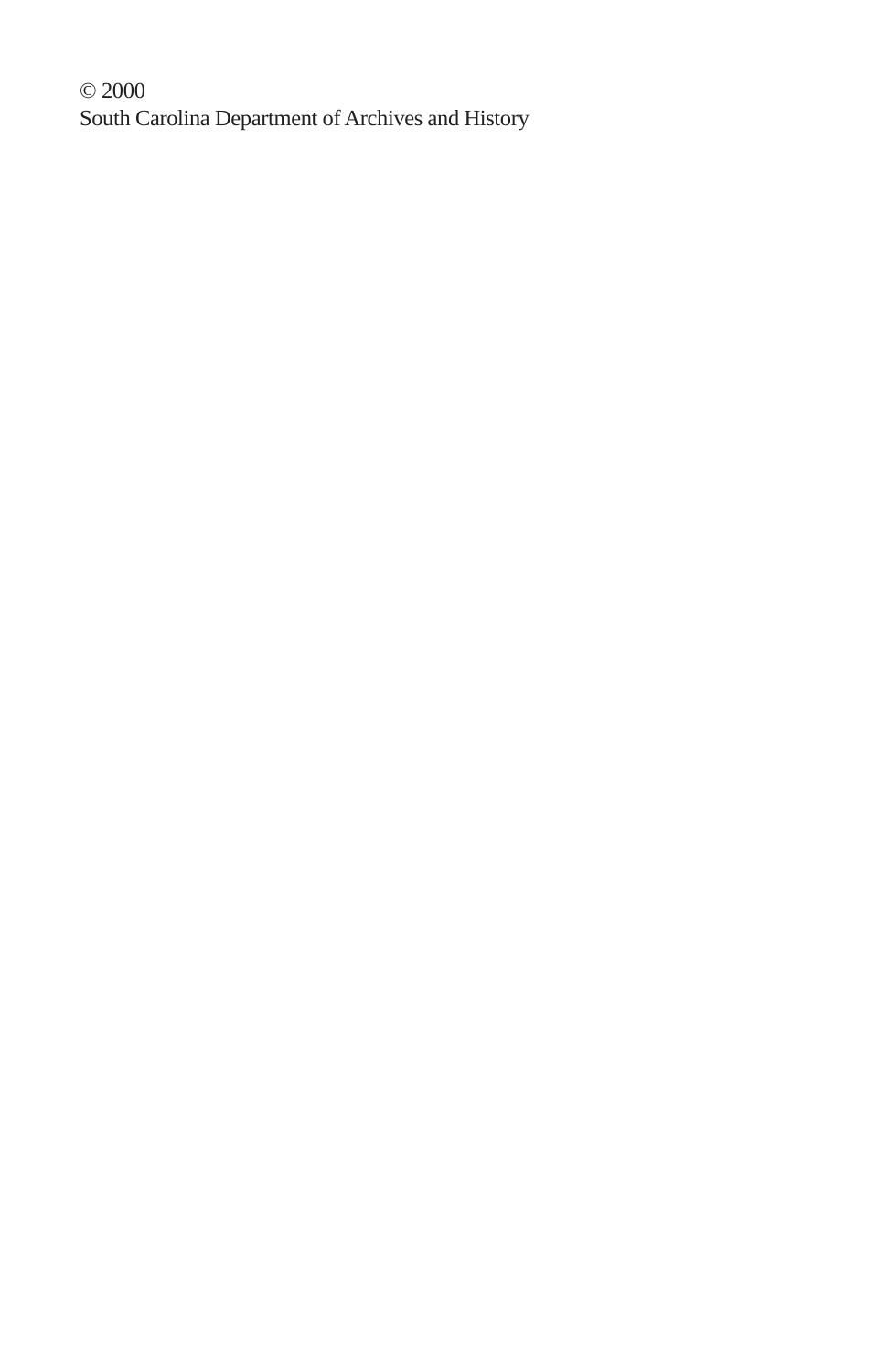# **SOURCES FOR THE AMERICAN REVOLUTION AT THE SOUTH CAROLINA DEPARTMENT OF ARCHIVES AND HISTORY**

Compiled by Charles H. Lesser

The fall of Charleston to the British on May 12, 1780, was the worst defeat of the entire American Revolution. South Carolina was overrun. It is not, therefore, surprising that many basic records for that period in the state's history, even some of the legislative journals, did not survive the war. But South Carolinians and their Department of Archives and History have long had a special interest in the American Revolution. The department has published many of its surviving records documenting the war and has amassed a remarkable collection of copies of research materials housed elsewhere. This guide is intended as a summary annotated checklist to these materials.

In addition to the state and local government records in its own holdings, the department has a large collection of microfilm of records relating to the American Revolution from the National Archives, the British Public Record Office, the Library of Congress, the New York Public Library, the State Historical Society of Wisconsin, the Henry E. Huntington Library and Art Gallery, the Colonial Williamsburg Foundation, and other repositories. The department also has significant holdings of printed primary sources for the war. The largest bulk of these materials, nearly 3,000 microfilm reels, comes from the National Archives. Howard H. Wehmann, Compiler,*A Guide to Pre-federal Records in the National Archives* (Washington, D. C.: National Archives and Records Administration,  $1989$ ) [Call No. CD $3045.W44$ ] provides a thorough description of many of these records.

The department's reference library also includes guides to other manuscript repositories and Ronald M. Gephart's massive *Revolutionary America, 1763–1789, A Bibliog*raphy. 2 vols. (Washington: Library of Congress, 1984) [Call No. Z1238.G43].

# **RECORDS OF OR ABOUT INDIVIDUAL PATRIOT PARTICIPANTS**

The best single finding aid for **South Carolina** Revolutionary soldiers and sailors is Bobby Gilmer Moss, *Roster of South Carolina Patriots in the American Revolution* (Baltimore: Genealogical Publishing Co., 1983) [Call No. E263.S7  $M<sub>5</sub>$ . The North Carolina Daughters of the American Revolution published abstracts of documentation for **North Carolina** patriots in *Rosters of Soldiers from North Carolina in the American Revolution* (1932; Reprinted, Baltimore: Genealogical Publishing Co., 1984) [Call No. E263.N8 D17]. A director of the **Georgia** Department of Archives and History produced a similar compilation: Lucian Lamar Knight, *Georgia's Roster of the Revolution, Containing a List of the State's*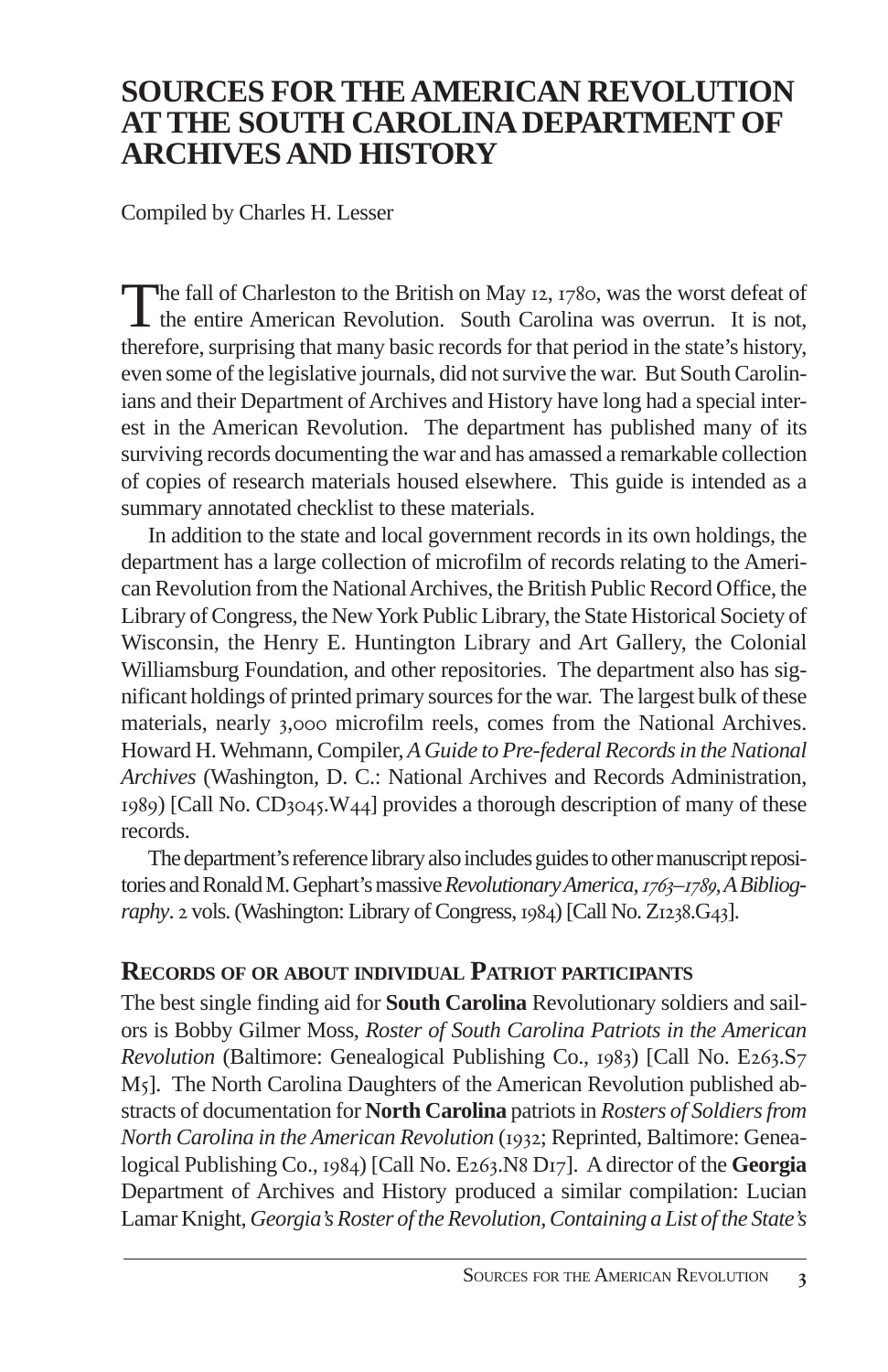*Defenders: Officers and Men; Soldiers and Sailors; Partisans and Regulars; Whether Enlisted from Georgia or Settled in Georgia After the Close of Hostilities* (1920; Reprinted, Baltimore: Genealogical Publishing Co., 1967) [Call No. E .G]. Robert S. Davis, Jr., *Georgia Citizens and Soldiers of the American Revolution* (Easley, S.C.: Southern Historical Press, 1979) [Call No. E263.G3 D3] compiles bibliography and source abstracts for both patriots and loyalists in Georgia. A **Virginia** roster with source citations is available in John H. Gwathmey, *Historical Register of Virginians in the Revolution, Soldiers, Sailors, Marines,*  $1775-1783$  (1938; Reprinted, Baltimore: Genealogical Publishing Co., 1987) [Call No.  $E263.G3$ ]. The department's reference library also includes J. T. McAllister, *Virginia Militia in the Revolutionary War* (1913; Reprinted, Bowie, Maryland: Heritage Books, Inc.,  $1989$  [Call No. E263. V8 M<sub>3</sub>]. The National Society of the Daughters of the American Revolution has published a membership aid titled *Minority Military Service, South Carolina and Georgia, 1775–1783* (Washington, D.C.: National Society Daughters of the American Revolution, 1997) [Call No.  $E263.S7 M<sub>56</sub>$  1997], which includes an annotated list of both Native Americans and Blacks. Debra L. Newman, *List of Black Servicemen Compiled From the* War Department Collection of Revolutionary War Records (Special List No. 36 of the National Archives,  $1974$ ) provides references as well as unit designations [Call No. E269.N<sub>3</sub> N<sub>4</sub>8]. For a **general guide to sources,** see Charles H. Lesser and J. Todd White, *Fighters for Independence: A Guide to Sources of Biographical Information on Soldiers and Sailors of the American Revolution* (Chicago and London: University of Chicago Press, 1977) [Call No. Z1238.W45].

# *Accounts Audited of Claims Growing Out of the Revolution in South*

*Carolina, 1775–1856* (South Carolina Archives Microcopy No. 8), 165 microfilm reels (Series S108092, Archives reel nos. RW2685-RW2849)

Microfilm of  $328$  flat file boxes of original records in the Records of the Comptroller General (Series S126003), arranged alphabetically by claimant. A card file index to Revolutionary service in the Research Room (also reproduced on the last reel of the microcopy) provides fairly comprehensive, but not complete, coverage for names of persons mentioned in the documents. Underlined file numbers in this index indicate the claimant's file. The accounts audited and their finding aids are described in detail in the printed pamphlet that accompanies the microcopy. Claimant's names are included in the department's automated Combined Index to  $28$  Records Series,  $1675-$ . Petitions to the General Assembly, Committee Reports, and Resolutions included in the files are indexed in the department's automated index to Legislative Papers,  $1782 - 1866$ .

*Stub Entries to Indents Issued in Payment of Claims Against South Carolina Growing Out of the Revolution***,** edited by A. S. Salley and Wylma A. Wates. vols. (Columbia: South Carolina Historical Commission and South Carolina Archives Department, 1910-1957). Call No. E263.S7 S7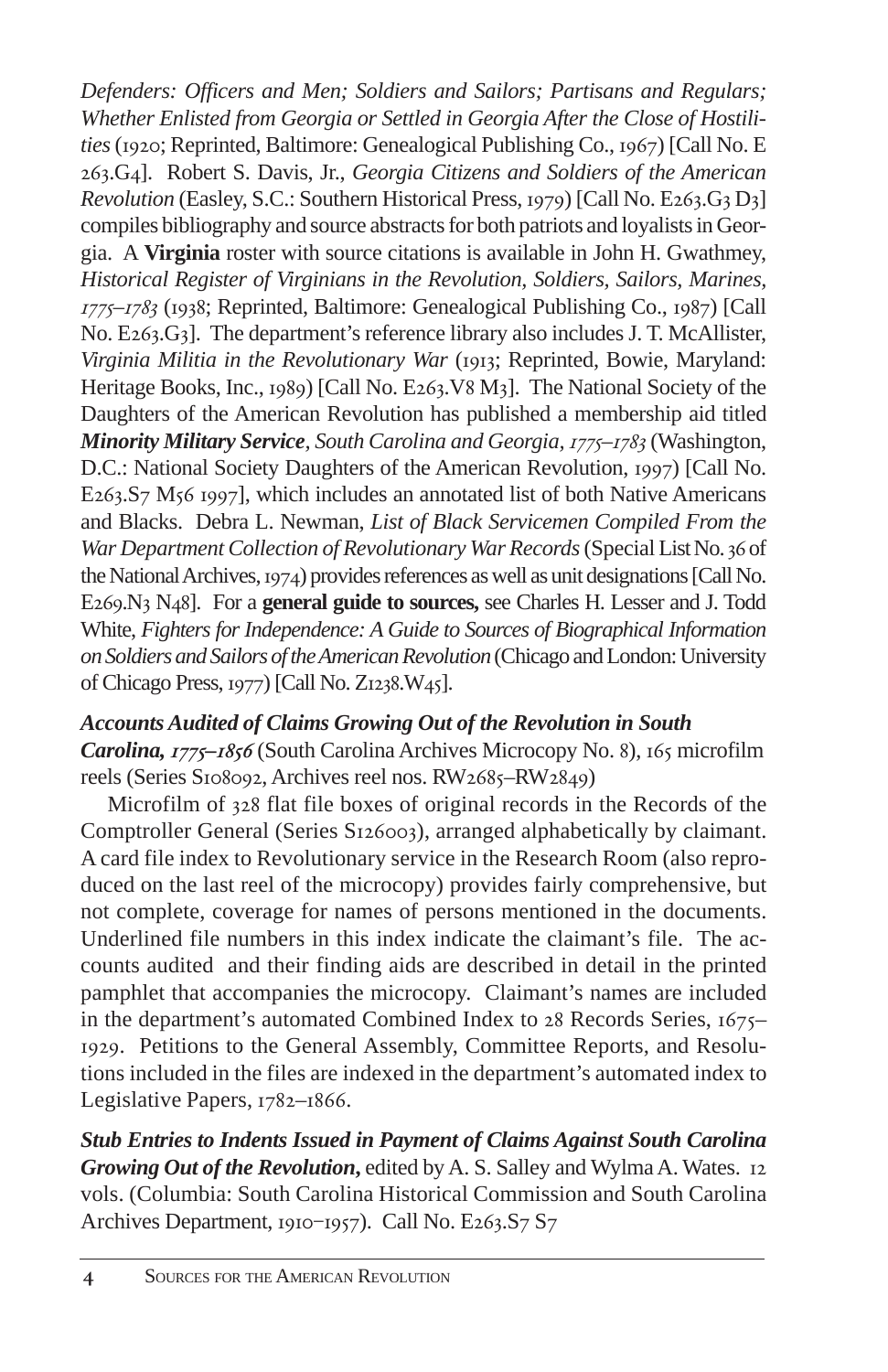These volumes publish the information on the stubs of certificates issued as compensation for military service and supplies furnished the state. The surviving original volumes or partial volumes are in Series S218110 of the Records of the State Treasurer. The card file index to Revolutionary service in the Research Room also includes entries for these records.

Ninety-two cancelled certificates from Book A, which is mostly missing, are in Series S126196, Redeemed Indents (From Book A) for Claims Growing Out of the American Revolution,  $1784-1789$ . These certificates, which provide more information about the claims than would have been on the missing stubs, are filed by certificate number, but an alphabetic list is available in the Research Room. Three pamphlet volumes of Schedules of Indents, 1791, in the records of the Commissioners to Adjust the Public Accounts (Series  $S<sub>126055</sub>$ ) provide valuable summary information about the claims behind the indents. These schedules also provide information about the geographic location of the claimants, which may be of use in sorting out the claims of different persons with the same name.

**South Carolina Revolutionary War Annuities Lists, 1799-1857 (Treasurer** of the Upper Division) and  $1828-1838$  (Treasurer of the Lower Division),  $I$ microfilm reel (Series S218172 [Upper Division] and S218144 [Lower Division], Archives reel no. RW2850). Microfilm of two volumes in the records of the State Treasurer.

**Records of the South Carolina Auditor and Accountant General,**  $1778-1788$ The Auditor and Accountant General was a key figure in settling Revolutionary War accounts and claims. Four series of records generated by this office are in the Comptroller General Record Group. The General Index and State of the Returns and Entry Books [for South Carolina Revolutionary War Claims], 1783-1788, 1 vol. (Series S126146) lists only names of the claimants and the number of the list (called a return) with which the auditor and accountant general forwarded the audited account to a legislative committee. The back of the volume, however, also contains lists of officers in the army and of officers and men of the frigate *South Carolina*. The numbered returns do not survive. A published transcription of the volume by Janie Revill titled *Copy of the Original Index Book Showing the Revolutionary Claims Filed in* South Carolina Between August 20, 1783 and August 31, 1786 (Columbia, S. C.: Privately Published by Janie Revill, 1941) is shelved with the original record. There is a card file index in the Research Room to the Schedule of Accounts Passed, 1778–1780, 1 vol. (Series S126112). The two other series are Accounts of Principal Indents Issued,  $1783-1785$ , 4 pamphlet volumes in  $I$ small box (Series S126110), and Accounts and Receipt for Balance of Cash, Feb. 16, 1780–May 11, 1780 (Series S126111). This last series is a slim evocative volume that was turned over to the Treasurer on the very eve of the fall of Charleston to the British.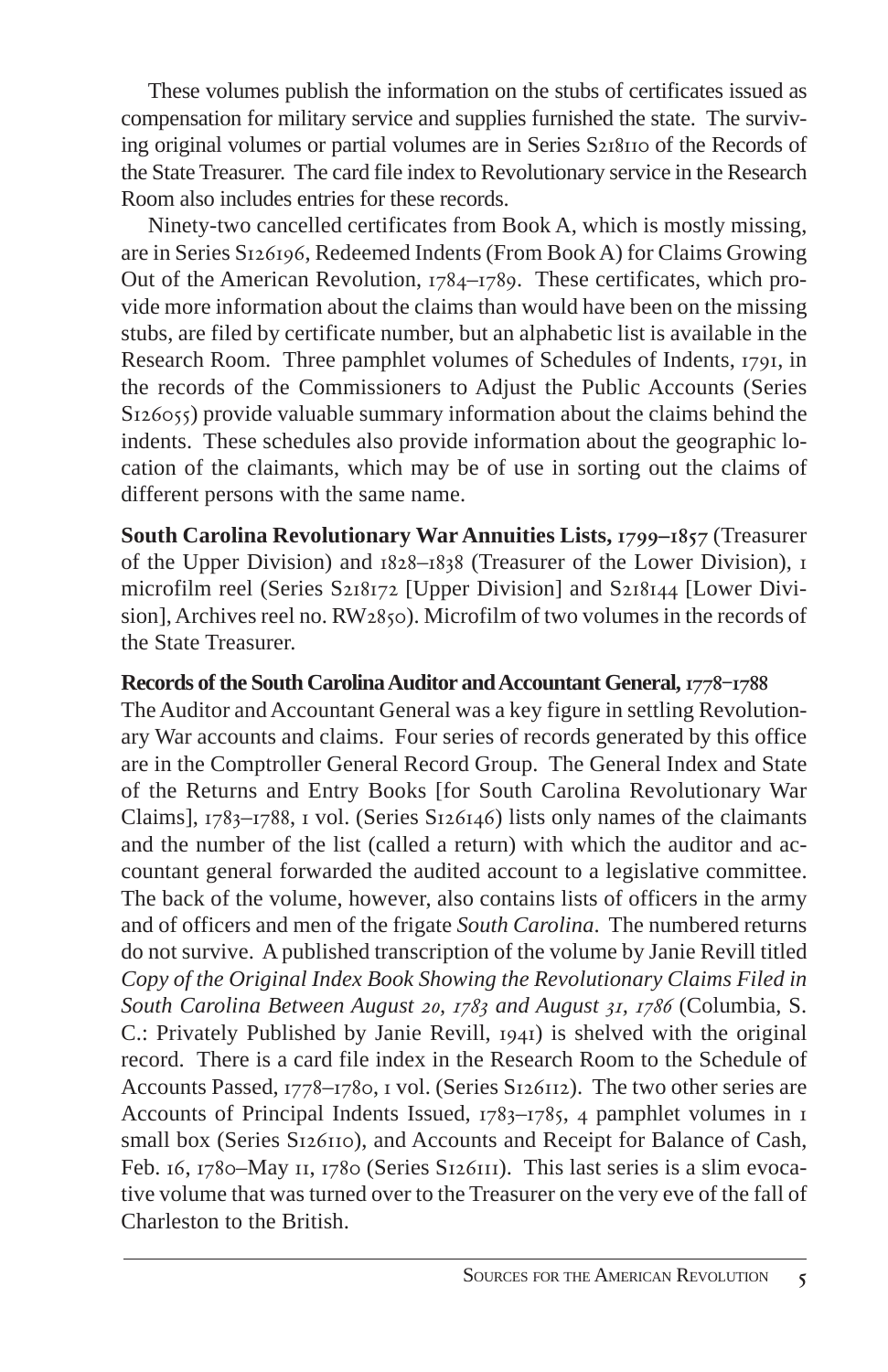*Revolutionary War Pension and Bounty Land Warrant Application Files* (National Archives Microcopy M804), 2,669 microfilm reels (Series F602701, Archives reel nos. RW0001-RW2669); *Index to Revolutionary War Pension and Bounty Land Warrant Application Files* (National Archives Microcopy M312), 15 microfilm reels (Series F602702, Archives reel nos.  $RW2670-RW2684$ )

Printed finding aids and abstracts include *Index of Revolutionary War Pension Applications in the National Archives, Bicentennial Edition*, (*Revised and Enlarged*) (Washington, D. C.: National Genealogical Society, 1976) [Call No. E255.N<sub>37</sub> 1976] and Virgil D. White, *Genealogical Abstracts of Revolutionary War Pension Files.* 4 vols. (Waynesboro, Tennessee: The National Historical Publishing Company, 1990) [Call No. E255.W4]. Microcopy M804 includes a printed pamphlet describing the records. See also, Constance B. Schulz, "Sources at the National Archives for Genealogical and Local History Research: Revolutionary War Pension Applications: A Neglected Source for Social and Family History," and "Daughters of Liberty: The History of Women in the Revolutionary War Pension Records," *Prologue: The Journal of the National Archives* 15 (1983):103–  $14$  and  $16$  ( $1984$ ): $139 - 53$ .

By acts of Congress of 1818 and 1832, persons desiring to collect pensions for Revolutionary War service were to make their declarations before any clerk of any court of record. Application materials from this process survive in some county government records. The Department of Archives and History holds two bundles of applications and related materials, ca.  $1820 - 1860$  (Series L $42023$ ) and Lists of Revolutionary War Pension Applicants,  $1833 - 1834$  (Series L $42024$ ) from Spartanburg County; one microfilm reel of Revolutionary War Pension Applications,  $1820 - 1830$  (Series L $30023$ ) from Laurens County; and a single  $1824$  affidavit in support of the service of Oliver Mahaffey (Series L28063) from Kershaw County.

Murtie June Clark, compiler, *The Pension Lists of 1792–1795* (Baltimore: Genealogical Publishing Co., 1991). Call No. E255.C4; Murtie June Clark, indexer, *The Pension List of*  $1820$  (1820; Reprinted, Baltimore: Genealogical Publishing Co., 1991). Call No. E255.U5; *The Pension Roll of 1835*, *Indexed Edition*, 4 vols. (1835; Reprinted, Baltimore: Genealogical Publishing Co., 1992). Call No. E $255$ . U $54$ ; *Pensioners of Revolutionary War Struck Off the Roll* (1836; Reprinted, n. p.: Clearfield Company, 1989). Call No. E255.P4; U. S. Bureau of the Census, *A Census of Pensioners for Revolutionary or Military Services; With Their Names, Ages, and Places of Residence* . . . (Washington: Printed by Blair and Rives, 1841). Call No. E255.U42

Patricia Law Hatcher, *Abstract of Graves of Revolutionary Patriots*. 4 vols. (Dallas, Texas: Pioneer Heritage Press, 1987). Call No. E255.H3

Compiled from lists published by the Daughters of the American Revolution, mostly as United States Senate documents.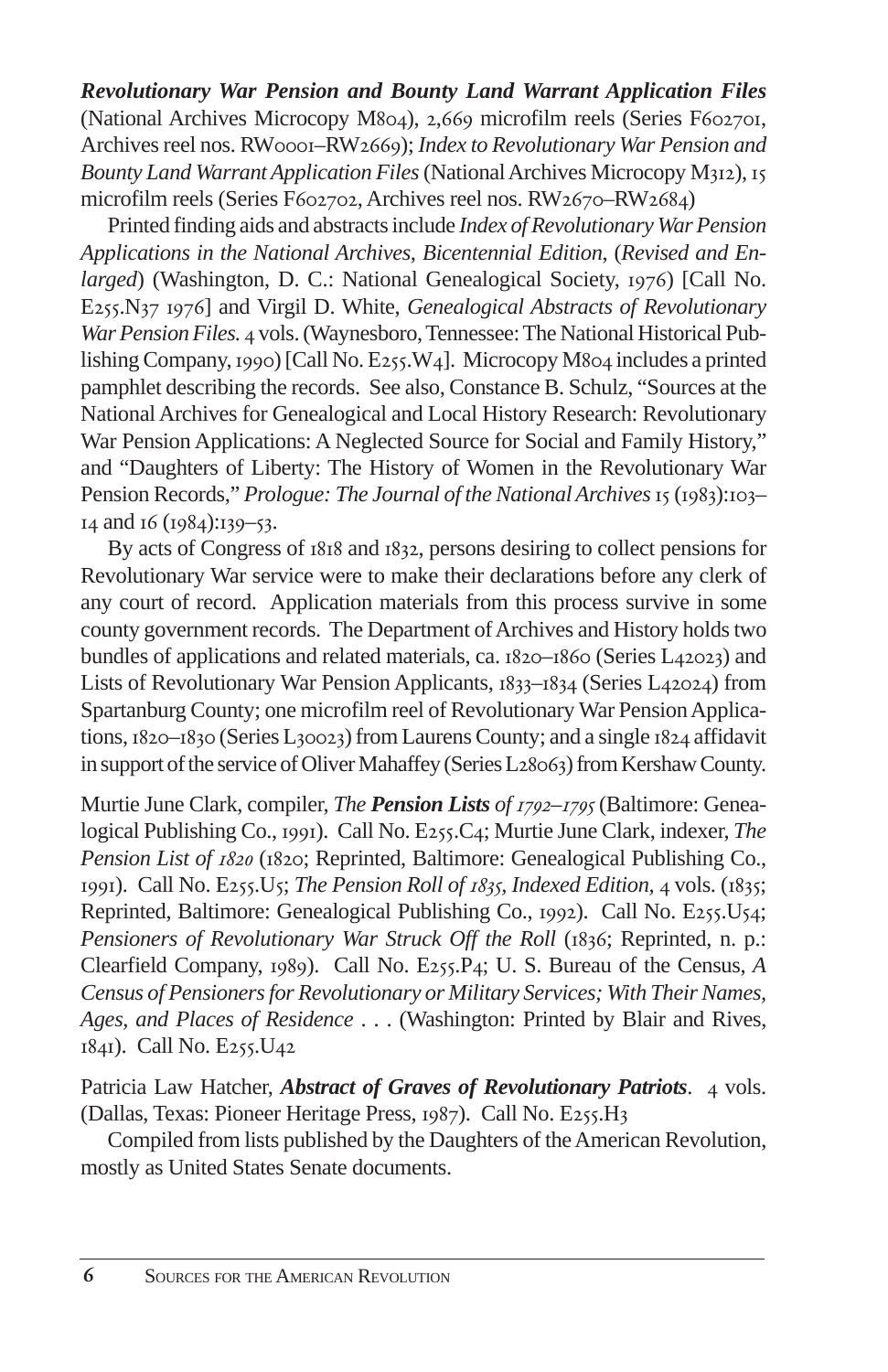# **RECORDS OF OR ABOUT LOYALISTS**

A compilation of abstracts of muster rolls, pay rolls, vouchers, certificates, petitions, and other records can be found in Murtie June Clark, *Loyalists in the Southern Campaign of the Revolutionary War, 3 vols.* (Baltimore: Genealogical Publishing Co.,  $1981$  [Call No. E $277$ .C $55$ ]. Robert W. Barnwell, "The Migration of Loyalists from South Carolina," *Proceedings of the South Carolina Historical Association*, 1937, pp. 34-42 [Call No. F266.S58 S6], includes a number of lists of loyalists; the names are indexed in a card file in the Research Room.

The reference library also includes Gregory Palmer, editor, *A Bibliography of Loyalist Source Material in the United States, Canada, and Great Britain* (Westport and London: Meckler Publishing in association with the American Antiquarian Society,  $1982$  [Call No. Z1238.B52]. The bibliography in Robert Stansbury Lambert, *South Carolina Loyalists in the American Revolution* (Columbia: University of South Carolina Press,  $1987$  [Call No. E $277$ . L $35$   $1987$ ] is also especially useful.

**Records of the South Carolina Commissioners of Forfeited Estates**: Papers Relating to Claims on Estates, ca. 1782-1830, 5 flat file boxes (Series S126101); Plats,  $1782-1785$ , 4 flat file boxes (S126102); Accounts,  $1782-1785$ ,  $1794$ , 4 vols. (Series S $126100$ ); and Miscellaneous Papers on Forfeited Estates,  $\frac{1}{2}$  flat file boxes  $(S_{12}6_{17}o)$ 

These records were inherited by the Comptroller General and are in that record group at the Department of Archives and History. The Papers Relating to Claims on Estates and the Plats are arranged alphabetically by owner of estate. The  $1783$  officers' returns of those who had "gone over to the enemy" in Box 4 of the Miscellaneous Papers are indexed in a card file in the Reference Room. Other related materials can be found through the department's automated index to Legislative Papers, 1782–1866.

The lists of names in four acts relating to confiscation or amercement of estates were omitted in the printing of those acts in volume 4 of Thomas Cooper and David J. McCord, eds., *The Statutes at Large of South Carolina*. Io vols. (Columbia: A. S Johnston,  $1836-1841$ ), but they were printed as Appendix No. 2, pp. 629-35, of volume 6 [Call No. KFS1830.A2 1836-1841].

**South Carolina General Assembly Committee Papers Concerning Loyalists**: Free Conference Committee Concerned with Petitions for Relief from the Confiscation Act of 1782, Testimony and Notes on Persons Seeking Relief from Confiscation or Desiring to Become Citizens,  $1783 - 1784$ , 2 folders (Series S165035) and House of Representatives, Committee on the Petitions of Sundry Persons Praying to Become a Citizen, Testimony and Notes on Cases of Persons Praying to Become Citizens of This State, 1783, 1 folder (Series S165253)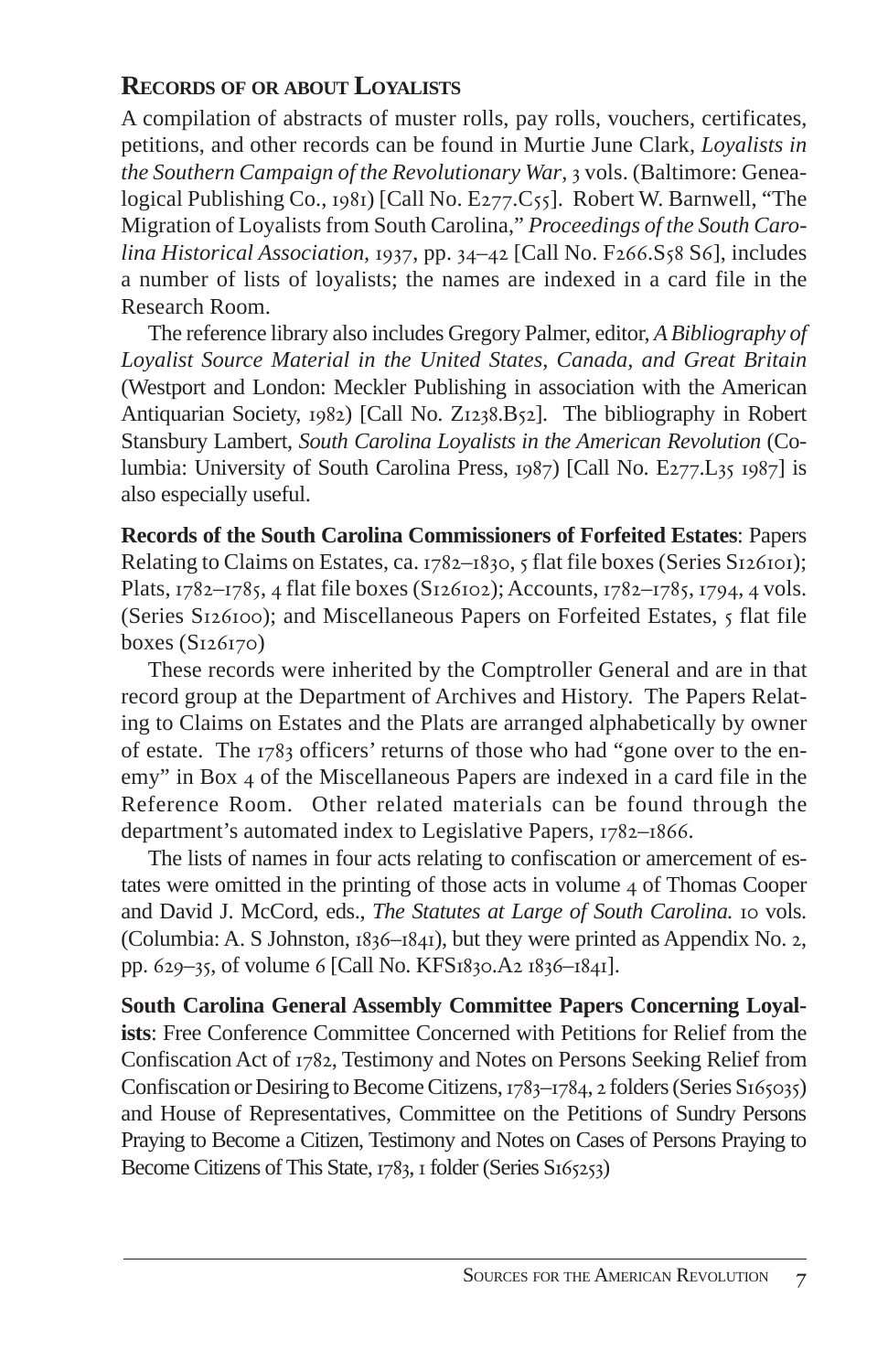KTO Microforms, *Public Records of Great Britain: American Loyalist Claims. Series 1*, reels 22–23, 27; Series 4, reels 128, 132–143. 16 microfilm reels. (Series B800122, Archives reel nos. RW3151-RW3166)

Selected microfilm reels covering the South Carolina, Georgia, and part of the North Carolina loyalist claims in the Records of the Exchequer and Audit Office at the Public Record Office, Kew. The filmed records include those designated as  $AO_{12}/93-98$  (South Carolina Acts of Legislature,  $1783-1787$ , and Various Reports and Minute Books), AO12/108–115 (Debts Due to Loyalists, Reports, Recapitulation of Claims, etc.), and  $AO<sub>13</sub>/12O-12I$ ,  $I<sub>24</sub>-137$  (Original Memorials, Certificates, and Accounts of the Claimants from South Carolina and Georgia as well as part of the claims for North Carolina). For a list of the Loyalist claim records in the Public Record Office, see Great Britain, Public Record Office, *Lists and Indexes, No. XLVI: Lists of the Records of the Treasury, The Paymaster General's Office, The Exchequer and Audit Department,* and The Board of Trade to  $1837$  (Reprint edition with annotations, New York: Kraus Reprint Corporation,  $1963$ , pp.  $191–194$  [Call No. DA240.A55 No. 46]. Volume and page references to individual claims are cited in Gregory Palmer, B*iographical Sketches of Loyalists of the American Revolution* (London: Meckler Publishing,  $1984$ ) [Call No. E $277.P24$ ].

Alexander Fraser, *Second Report of the Bureau of Archives for the Province of Ontario, : United Empire Loyalists: Enquiry into the Losses and Services in Consequence of Their Loyalty; Evidence in the Canadian Claims.* vols. (Toronto: L. K. Cameron, Printer to the King's Most Excellent Majesty, 1905). Call No. F1035.A1 F7 1974

**South Carolina Volumes from New York Public Library Transcripts of American Loyalist Examinations and Decisions** in the Public Record Office. 4 microfilm reels (Series B800123, Archives reel nos.  $RW_{3167} - RW_{3170}$ )

Volumes  $26$ ,  $32$ ,  $52$ – $57$  of the New York Public Library transcripts made in 1899–1901. The records that were copied in the British Public Record Office (now designated there as  $A_{012}/46$ –52, 68) consist of the recorded copies of examinations (in Nova Scotia and London) and decisions. These volumes are therefore transcripts of different records than the claims included in the KTO Microforms edition listed above. Mabel L. Webber, "South Carolina Loyalists," South Carolina Historical and Genealogical Magazine 14 (1913):  $36-43$  [Call No. F $266. S<sub>58</sub>$ ] describes these transcripts and provides an index to the claims (in vols.  $26$ ,  $52-57$ ) but not the decisions (in vol. 32).

Edward Alfred Jones, *The Loyalists of New Jersey: Their Memorials, Petitions, Claims, etc. From English Records* (1927 as Vol. 10 of the *Collections of the New Jersey Historical Society*; Reprinted, Boston: Gregg Press, 1972). Call No. E277.J78 1972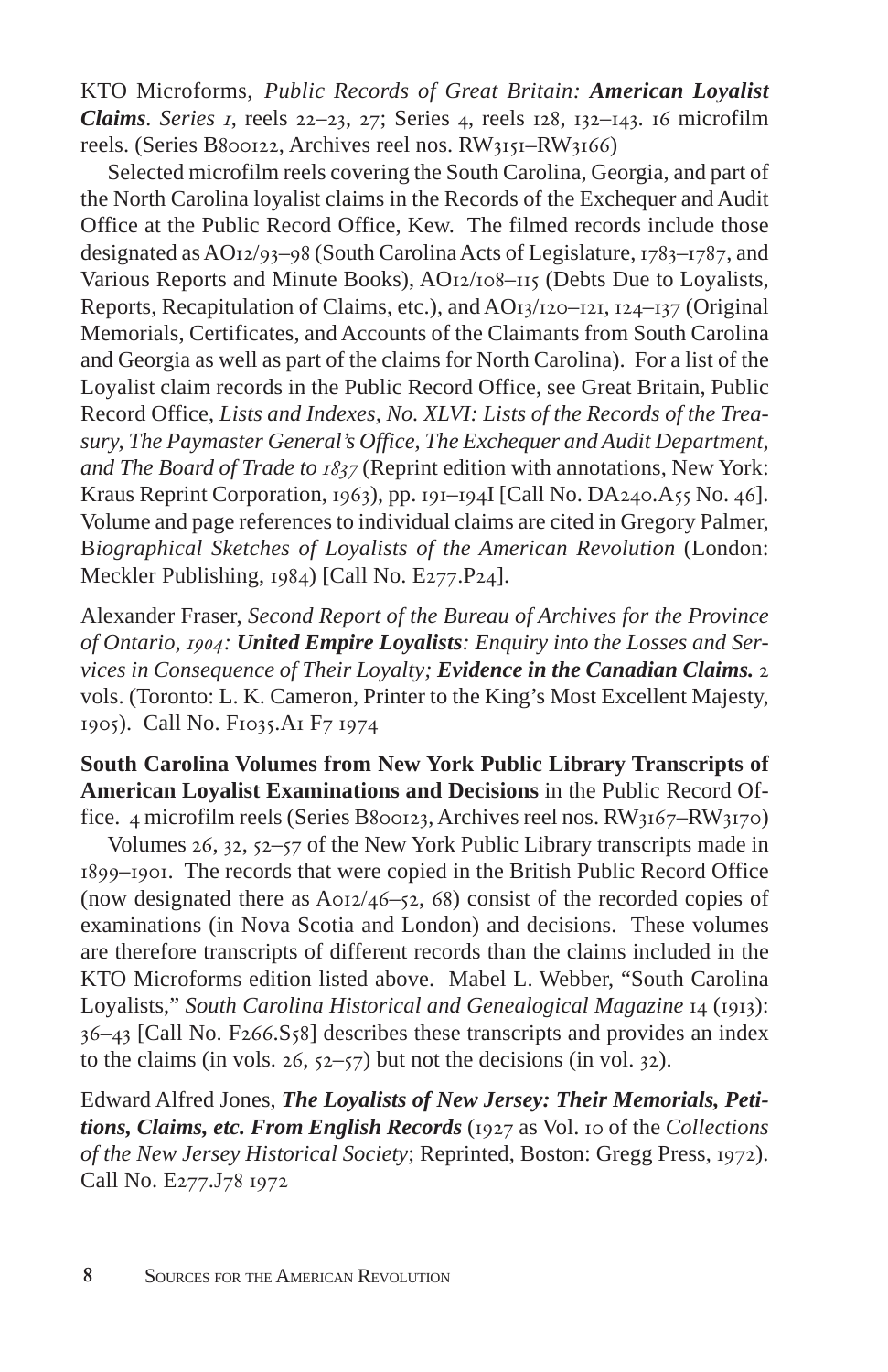John Eardley-Wilmot, *Historical View of the Commission For Enquiring into the Losses, Services, and Claims of the American Loyalists, At the Close of the War Between Great Britain and her Colonies* (; Reprinted, Boston: Gregg Press,  $1972$ ). Call No. E $277.E31972$ 

# **ROSTERS OF OFFICERS AND PARTICIPANTS AT PARTICULAR BATTLES OR SITES**

**Wilmot G. DeSaussure's Roll of South Carolina Revolutionary Officers,** 1884 (Series S213091)

The manuscript of this roll was deposited with the Secretary of State by agreement between the South Carolina Society of Cincinnati and the General Assembly in exchange for assistance with a limited edition publication in 1886. The volume lists militia officers as well as officers of the Continental Line and includes citations and extracts from sources. It was republished in the *Year Book, 1893, City of Charleston, pp. 205–37 (Series L1005004).* 

Francis B. Heitman, *Historical Register of Officers of the Continental Army During The War of the Revolution . . . With Addenda by Robert H. Kelby, 1932* (1914; Reprinted, Genealogical Publishing Co., 1982). Call No. E259.H3

Bobby Gilmer Moss,*The Patriots at the Cowpens, Revised Edition* (Blacksburg, S.C.: Scotia Press, 1994). Call No. E241.C9 M67 1985

Elmer O. Parker and Georgia Muldrow Gilmer, *American Revolution Roster: Fort Sullivan (Later Fort Moultrie), 1776–1780; Battle of Fort Sullivan, Events Leading to First Decisive Victory* (Charleston: Fort Sullivan Chapter, Daughters of the American Revolution,  $1976$ . Call No. E263.S7 F5

Bobby Gilmer Moss, *The Patriots at Kings Mountain* (Blacksburg, S.C.: Scotia-Hibernia Press, 1990). Call No. E241.K5 M67 1990. See also, Katherine Keogh White, *The King's Mountain Men; The Story of the Battle with Sketches of the American Soldiers Who Took Part* (1924; Reprinted, Baltimore: Genealogical Publishing Co., 1985). Call No. E241.K5 W5

Bobby Gilmer Moss, *Roster of the Loyalists in the Battle of Kings Mountain* (Blacksburg, S.C.: Scotia-Hibernia Press, 1998). Call No.  $E_{24}K_5M_68$  1998

An earlier card file at Kings Mountain National Military Park was microfilmed by the Dept. of Archives and History in 1964. It is available in Series F602302, Archives reel no. RW3375.

Bobby Gilmer Moss, *Roster of the Patriots in the Battle of Moores Creek Bridge* (Blacksburg, S.C.: Scotia-Hibernia Press, 1992). Call No. E $_{241}$ . M8 M67 1992

Bobby Gilmer Moss, Roster of the *Loyalists at the Battle of Moores Creek Bridge* (Blacksburg, S.C.: Scotia-Hibernia Press, 1992). Call No. E241.M8 M677 1992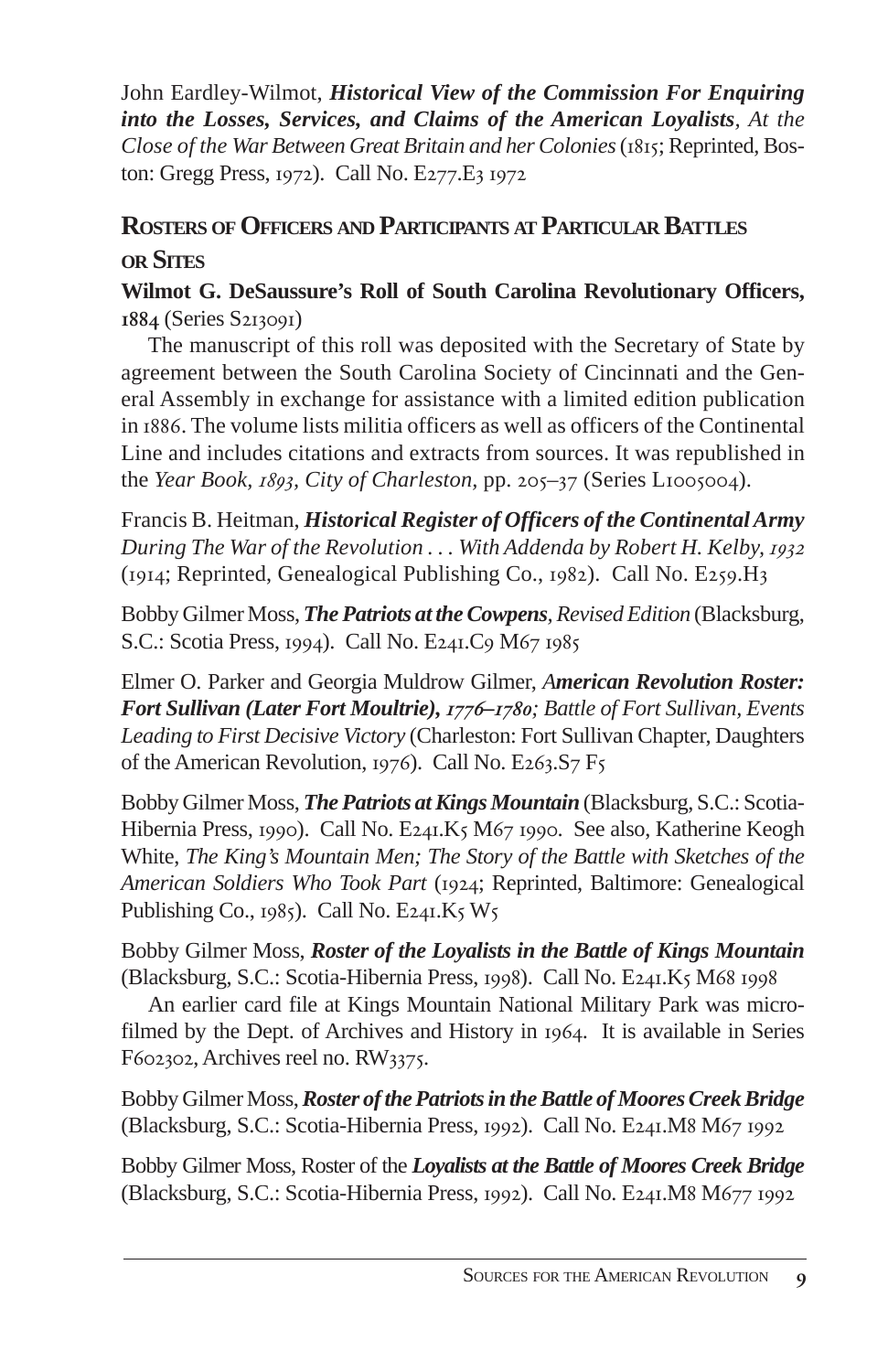Bobby Gilmer Moss, *The Loyalists in the Siege of Fort Ninety Six* (Blacksburg, S.C.: Scotia-Hibernia Press, 1999). Call No. E237.M67 1999

# **PAPERS, ORDER BOOKS, AND MEMOIRS OF COMMANDING OFFICERS Nisbet Balfour**

Nisbet Balfour Letters, January–December 1781. See Alexander Leslie, below.

# **John Bowie**

John Bowie Papers, 1776–1780, I microfilm reel (Series P900015, Archives reel no. RW3367)

A captain in the 5th South Carolina Regiment, Bowie was commandant at Fort Charlotte, Fort Independence, and Ninety-Six. The originals, which included letters from Andrew Williamson and others, are at the New York Public Library.

# **Guy Carlton**

British Headquarters (Sir Guy Carlton) Papers, 1774-1783. 30 microfilm reels. (Series B800120, Archives reel nos. RW3115-3144)

Microfilm of positive photostats at Colonial Williamsburg Foundation of the headquarters papers of the successive British commanders-in-chief in the American War of Independence. The original manuscripts are now at the British Public Record Office ( $PRO/30/5/1-107$ ) and are calendared in Historical Manuscripts Commission, *Report on American Manuscripts in the Royal Institution of Great Britain.* 4 vols. (1904–1909; Reprinted, Boston: Gregg Press, 1972) [Call No.  $E267.G782$ . To find items on the microfilm, it is necessary to use the annotated set of this calendar filmed on the first two reels of the microfilm.

# **Henry Clinton**

Sir Henry Clinton Papers, August 1779–June 1782. See British Headquarters Papers under Guy Carlton

*The American Rebellion: Sir Henry Clinton's Narrative of His Campaigns, 1775– , With an Appendix of Original Documents*, edited by William B. Willcox (New Haven: Yale University Press, 1950). Call No. E267.C63

*Observations on Some Parts of the Answer of Earl Cornwallis to Sir Henry Clinton's Narrative . . . To Which is Added an Appendix Containing Extracts of* Letters and Other Papers . . . (1783; Reprinted, New York: Research Reprints, Inc., 1970). Call No. E267.C665 1970

# **Charles, First Marquis Cornwallis**

Cornwallis Papers,  $174I-1785$  (Bulk,  $1780-1781$ ) 6 microfilm reels (Series B $80012I$ , Archives reel nos.  $RW<sub>3145</sub>A-RW<sub>3150</sub>$ 

Microfilm of selected originals at the British Public Record Office designated as PRO/30/11/1-7, 63-71, 77-89, and 101-110. See George H. Reese, compiler, *The*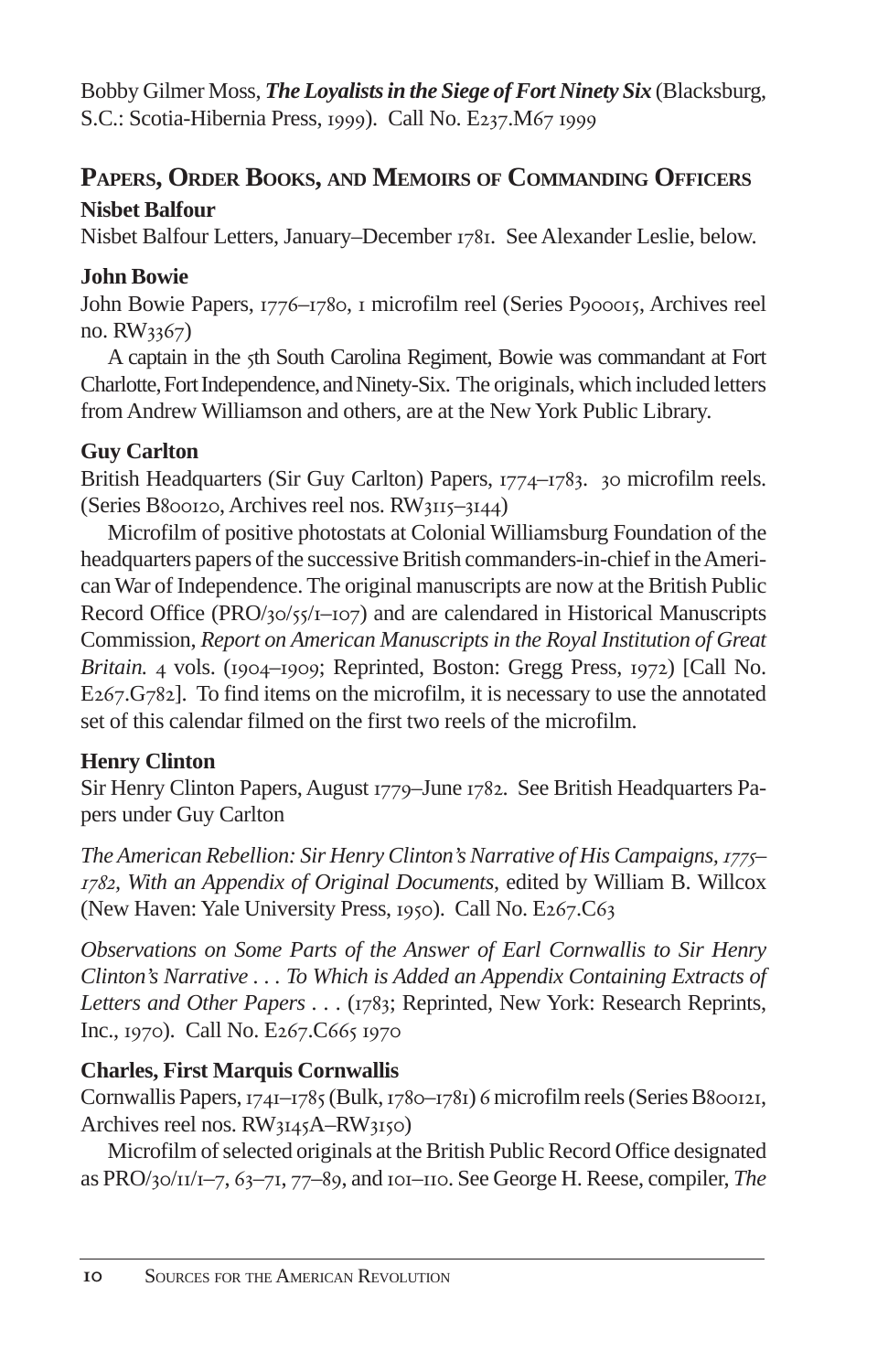*Cornwallis Papers. Abstracts of Americana* (Charlottesville: The University Press of Virginia for the Virginia Bicentennial Commission, 1970) [Call No. E267.C66 R4].

*An Answer to that Part of the Narrative of Sir Henry Clinton, K. B., Which Relates to the Conduct of Lieutenant-General Earl Cornwallis, During the Campaign in North-America in the Year 1781* (1783; Reprinted, New York: Research Reprints, Inc., 1970). Call No. E267.C66 1970

# **William Davis**

Correspondence and Orders Received by Col. William Davis, September 3, 1781– July 11, 1782 (Series S218222)

This small series of ten letters or orders received by William Davis documents the service of militia in southeastern South Carolina at the end of the war. Davis  $(1737-1801)$  was successively major, lieutenant colonel, and colonel. His correspondents include Col. William Harden, Gen. John Barnwell, Gen. Anthony Wayne, and Governor John Mathews.

# **Thomas Gage**

Papers of General Thomas Gage, 1774–July 1779. See British Headquarters Papers under Guy Carlton. Much of the section of these papers from the time Gage was in command consists of letters from General William Howe.

# **Horatio Gates**

*The Horatio Gates Papers, –; A Guide to the Microfilm Edition* (Sanford, N.C.: Microfilming Corporation of America, 1979). Call No. E207.G3

The Department of Archives and History does not hold the twenty microfilm reels to which this is a guide. The majority of the manuscripts reproduced in the microfilm edition are at the New-York Historical Society, but over seventy other institutions are also represented.

## **Nathanael Greene**

*The Papers of General Nathanael Greene*, edited by Richard K. Showman, Dennis M. Conrad, et al.,  $\pi$  vols. to date [through Sept. 20, 1782]. (Chapel Hill and London: The University of North Carolina Press for the Rhode Island Historical Society,  $1976$ —). Call No. E207.G9 A3

Letter Books, Oct. 16, 1780–April 8, 1782; General Correspondence, 1775–1785; and Cherokee Treaty, July 26–Aug. 2, 1781, 2 microfilm reels (Series P900011, Archives reel nos. RW3144A-RW31445)

Originals at the Library of Congress. Briefly described in John R. Sellers, Gerard W. Gawalt, Paul H. Smith, and Patricia Molen van Ee, compilers, *Manuscript Sources in the Library of Congress for the American Revolution* (Washington, D. C.: Library of Congress, 1975), pp. 68–69 [Call No. Z1238.U57 1975].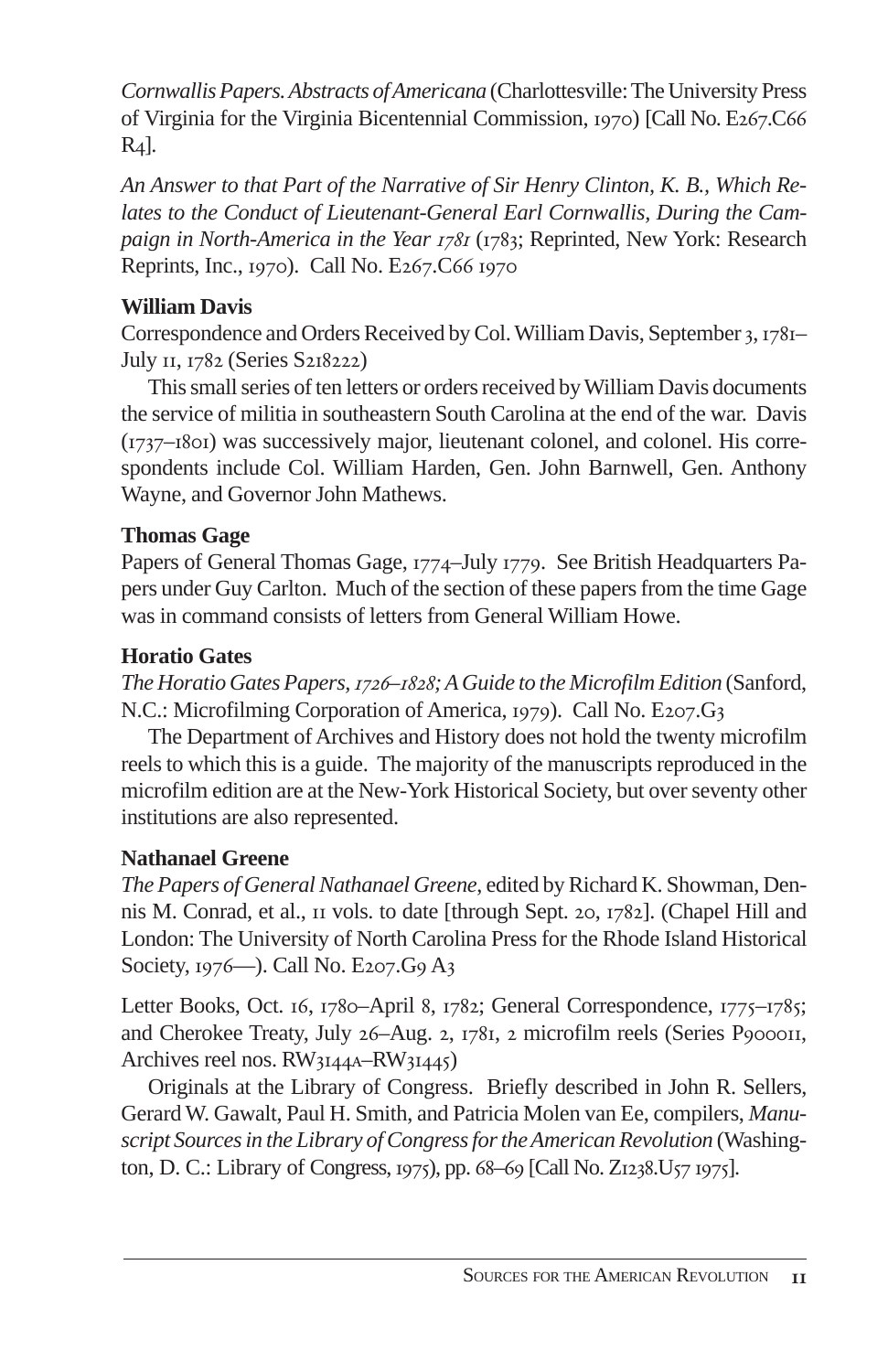*Calendar of the Correspondence Relating to the American Revolution of Brigadier-General George Weedon, Hon. Richard Henry Lee, Hon. Arthur Lee, and Major-General Nathaniel Greene in the Library of the American Philosophical Society* (Philadelphia: The American Philosophical Society, 1900). Call No. Z1238.W5 L3

See also the first listing under Thomas Sumter, below.

# **Peter Horry**

Peter Horry Orderbook, 1776–1777, partial microfilm reel (Series P900008, Archives reel no.  $RW$ <sup>3329</sup>)

Original at the Henry E. Huntington Library and Art Gallery, San Marino, California.

# **John Laurens**

*The Army Correspondence of Colonel John Laurens in the Years 1777–8. Now First Printed from Original Letters Addressed to his Father Henry Laurens, Presi*dent of Congress, With a Memoir by Wm. Gilmore Simms (1867; Reprinted, New York: The New York Times & Arno Press, 1969). Call No.  $E275$ ,  $L38$  1969

# **Charles Lee**

"The Lee Papers" [1754–1811], 4 vols. *Collections of the New-York Historical Society* Vols. 4-7 (1871-1874). Call No. E255.N4

# **Henry Lee**

*Memoirs of the War in the Southern Department of the United States. A New Edition,* with Revisions, and a Biography of the Author by Robert E. Lee (1869; Reprinted, New York: The New York Times & Arno Press,  $1969$ ). Call No. E230.5.S7 L494  $1969$ 

# **Alexander Leslie**

Alexander Leslie's Letterbooks, 1781-1782, 2 microfilm reels (Series P900016, Archives reel nos. RW3368-RW3369)

British officers Major General Alexander Leslie and Lt. Col. Nisbet Balfour took leading roles in South Carolina. Balfour was commandant at Charleston, and these letterbooks include his letters, January–December, 1781. The original letterbooks are in the Emmet Collection, New York Public Library. See *Calendar of the Emmet Collection of Manuscripts etc. Relating to American History; Presented to the New York Public Library by John S. Kennedy* (New York: 1900), available at the South Caroliniana Library, University of South Carolina.

# **Benjamin Lincoln**

*Benjamin Lincoln Papers in the Massachusetts Historical Society*, 13 microfilm reels (Series P900010, Archives reel nos. RW3331–RW3343)

Frederick S. Allis, Jr., editor, and Wayne A. Frederick, associate editor, *Guide to the Microfilm Edition of the Benjamin Lincoln Papers*(Boston: Massachusetts Historical Society, 1967). See also the Lincoln Papers from the Emmet Collec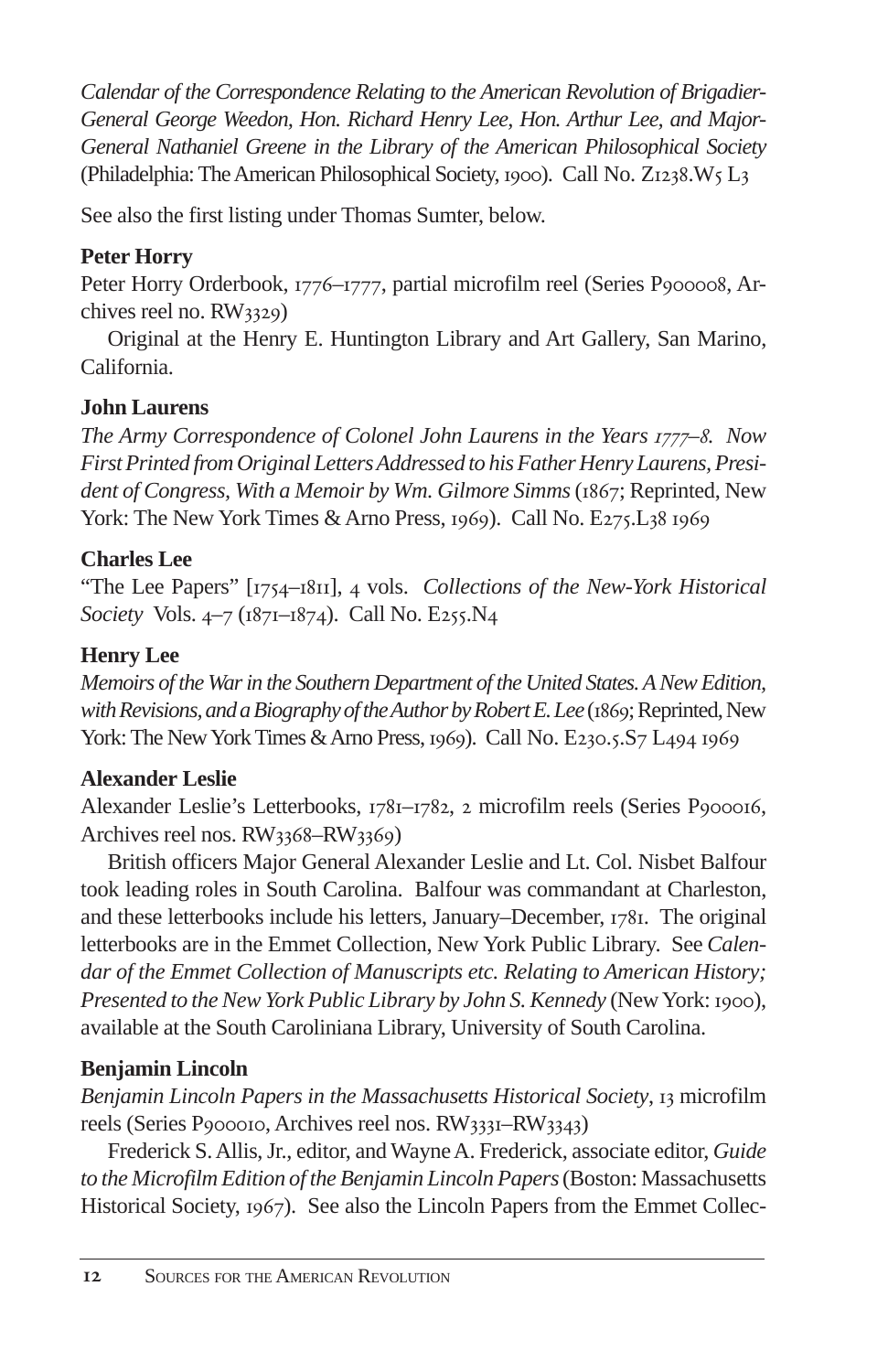tion, New York Public Library, printed in "The Siege of Charleston," *Year Book, 1897, City of Charleston, pp.* 341–425 (Series L1005004).

Order Books of General Benjamin Lincoln, 1778–1781, 2 microfilm reels (Series P900009, Archives reel nos. RW3329–RW3330).

The originals for Dec. 6,  $1778$ -June 27,  $1779$  and April 1,  $1781$ -July 15,  $1781$  are at the Henry E. Huntington Library and Art Gallery, San Marino, California. The original for Jan. 3, 1779–March 30, 1780 is at the University of Georgia Library, Athens, Georgia.

# **Francis Marion**

Peter Horry's Transcripts of Francis Marion Letters, 1779–1782, 5 volumes: 1 original volume in the Robert W. Gibbes Collection of Revolutionary War Manuscripts (Series S213089); Peter Force's copies of all volumes, I microfilm reel  $(Series P<sub>900013</sub>, Archives real no. RW<sub>3365</sub>)$ ; and George Bancroft's copies and extracts (Series P<sub>9</sub>00014, Archives reel no. RW3366)

Described in Wylma Anne Wates, "Meanderings of a Manuscript: General Peter Horry's Collection of Francis Marion Letters, *South Carolina Historical Magazine* 81 (1980):352–61. The originals of Peter Force's copies are at the Library of Congress, and George Bancroft's partial copies and abstracts are at the New York Public Library.

Francis Marion Orderly Books, 1775-1782, 3 microfilm reels (Series P900006, Archives reel nos.  $RW<sub>3326–3328</sub>$ 

Originals at the Henry E. Huntington Library and Art Gallery. Briefly described in *Guide to American Manuscripts in the Huntington Library* (San Marino, CA.: Huntington Library, 1979), pp. 232-33 [Call No. Z6621.H5]. Unpublished transcriptions of the June  $1775-May 1777$  and  $1782$  order books produced by John L. Frierson are available in the department's reference library [Call No. E  $263.57 M_{37}$ ].

"Letters [Jan.–March 1780 and Dec. 1779 Monthly Return] of General Francis Marion," *Year Book, 1895, City of Charleston*, pp. 326–32 (Series L1005004) The letters were then owned by Isaac Ball of Charleston.

"Original Letters from Genl. Francis Marion and Genl. William Moultrie, 1781– 1788," *Year Book, 1898, City of Charleston, pp.* 380–85 (Series L1005004)

## **William Moultrie**

*Memoirs of the American Revolution, So Far as It Related to the States of North and South Carolina, and Georgia* . . . , 2 vols. reprinted in 1 (1802; Reprinted, New York: The New York Times & Arno Press, 1968). Call No. E230.5.S7 M9 1968

General Orders of William Moultrie, 1775–1779, partial microfilm reel (Series P900007, Archives reel no. RW3329)

Microfilm of originals at the Henry E. Huntington Library and Art Gallery.

See also the last entry under Francis Marion, above.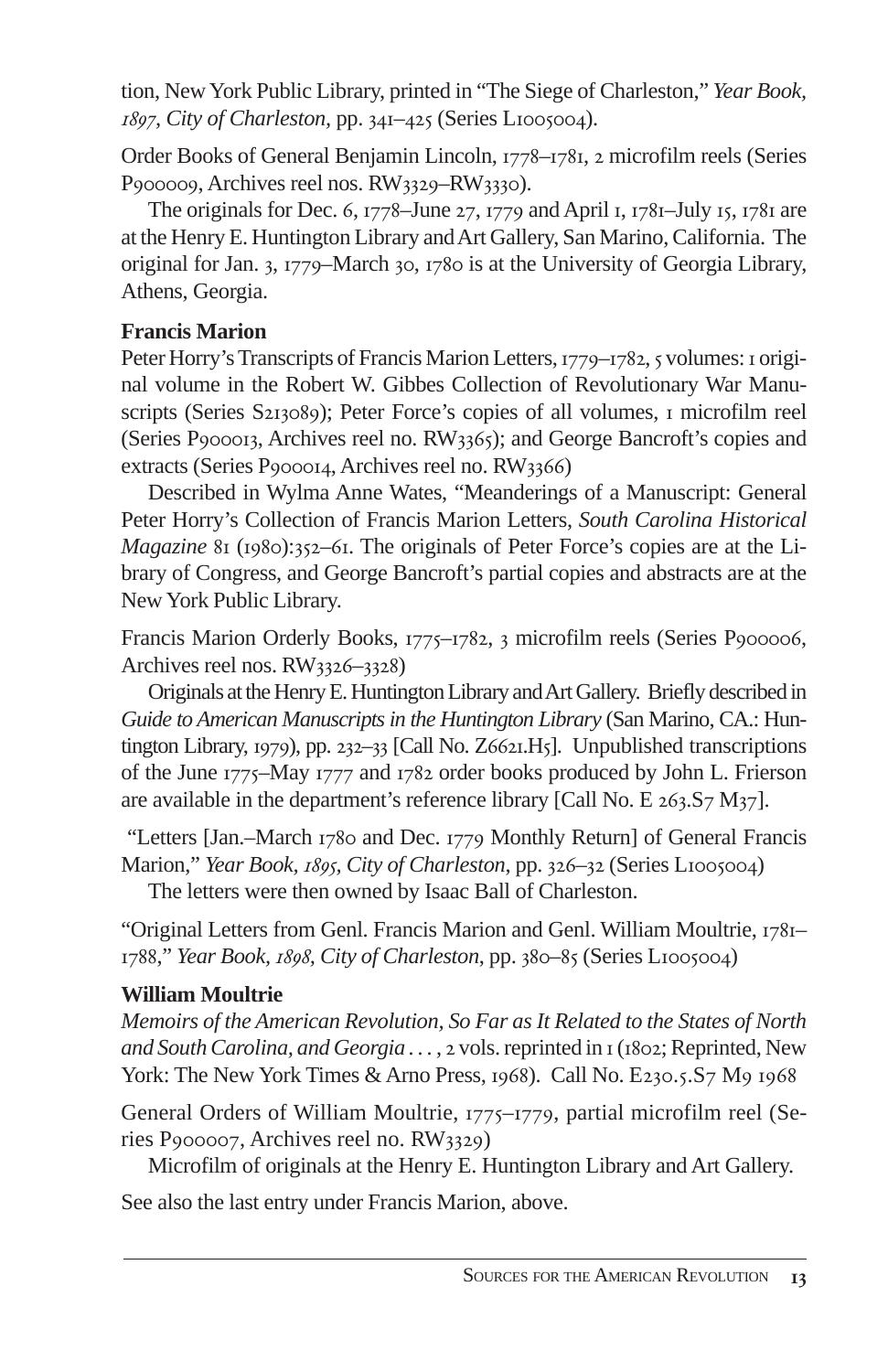#### **Thomas Sumter**

"Official Correspondence Between Brigadier-General Thomas Sumter and Major-General Nathaniel Greene From A. D. 1780 to 1783, From Original Unpublished Letters of Genl. Sumter, in the possession of The Misses Brownfield, and Certified Copies of Letters of General Greene, in possession of Gen. Edward McCrady, President," Year Book, 1899, City of Charleston, Appendix, pp. 3–135 (Series LI005004)

See also the Lyman C. Draper Manuscript Collection, below.

## **Banastre Tarleton**

*A History of the Campaigns of and , in the Southern Provinces of North America* (1787; Reprinted, New York: The New York Times & Arno Press, 1968). Call No. E230.5.S7 T3 1968

#### **William Thomson**

*An Order Book of the Third Regiment, South Carolina Line, Continental Establishment, December 23, 1776–May 2, 1777, edited by A. S. Salley (Columbia: Historical* Commission of South Carolina, 1942). Call No. E263.S7 S62 1942

This order book for Col. Thomson's regiment at Nelson's Ferry, Purrysburg, and other places in lower South Carolina was in private hands in Pickens County, S.C., when it was edited in 1942.

#### **George Washington**

The George Washington Papers at the Library of Congress are available on the internet at *http://memory.loc.gov./ammem/gwhtml/gwhome.html*

The website has a powerful search engine, but for some research needs older calendars may be of assistance. Two are available in the Research Room library: John C. Fitzpatrick, *Calendar of the Correspondence of George Washington, Commander in Chief of the Continental Army, with the Officers*. 4 vols. (Washington: Government Printing Office, 1915) [Call No.  $Z$ 6616.W3 ] and Herbert Friedenwald, *A Calendar of Washington Manuscripts in the* Library of Congress (Washington: Government Printing Office, 1901) [Call No.  $Z6616.W3 U_5 C_2$ . Microfilm and printed editions are available at the Thomas Cooper Library, University of South Carolina.

## **George Weedon**

See the calendar of manuscripts at the American Philosophical Society listed under Nathanael Greene.

# **OTHER PAPERS, DIARIES, MEMOIRS, ETC.**

## **Ansbach-Bayreuth Jaeger Officers**

Bruce E. Burgoyne, translator and editor, *Diaries of Two Ansbach Jaegers*(Bowie, Maryland: Heritage Books, Inc., 1997). Call No. E268.F45 1997

This volume contains the diary of Lieut. Heinrich Carl Philipp von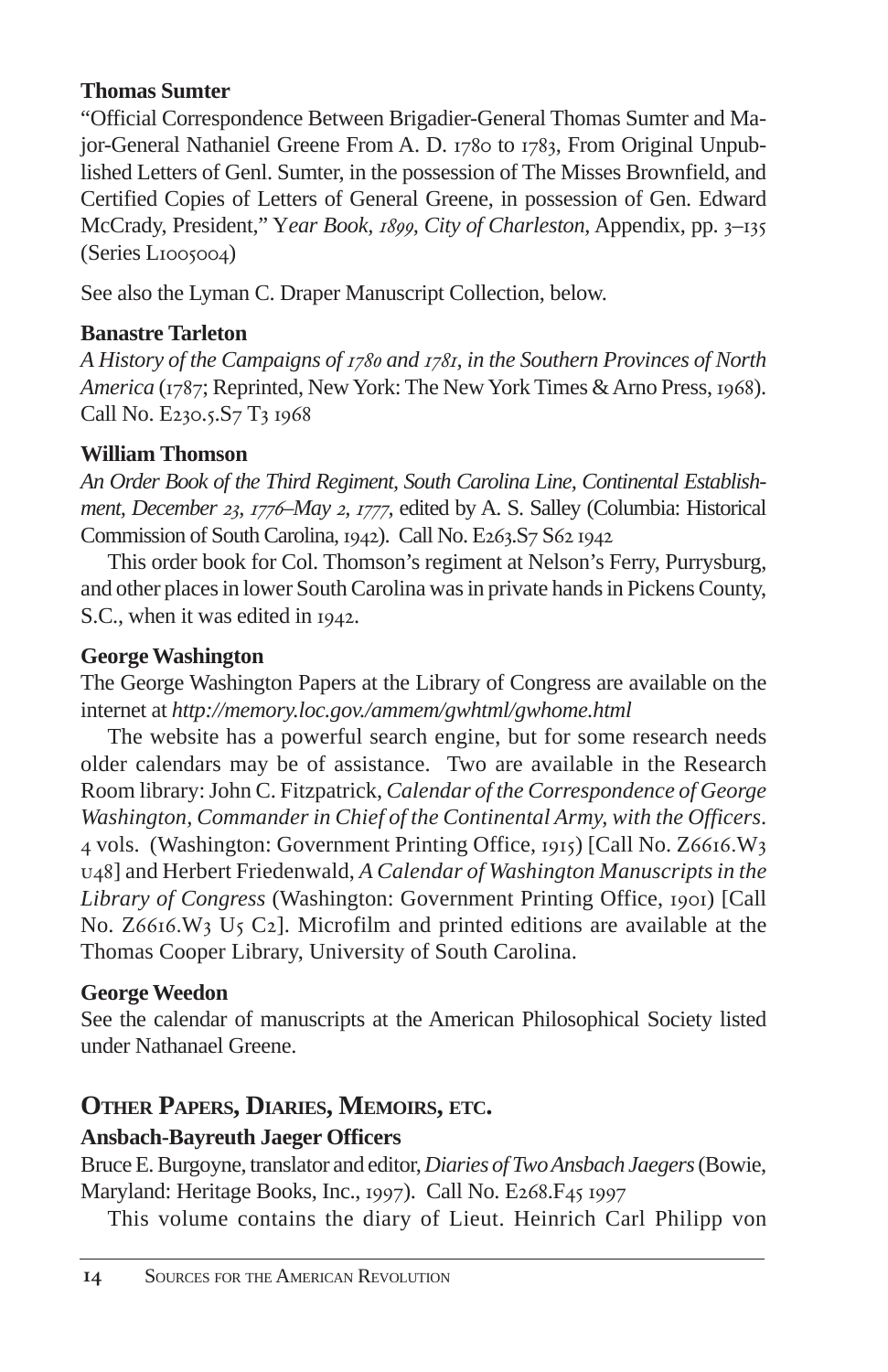Feilitzsch, March 1777–June 1780, and the diary of Lieut. Christian Friedrich Bartholomai, December 1779–June 1780. Feilitzsch participated in a number of northern campaigns, and Bartholomai participated in Sir Henry Clinton's capture of Charleston.

# **Tarleton Brown**

*Memoirs of Tarleton Brown, A Captain in the Revolutionary Army (1862; Re*printed, Barnwell, S.C.: Barnwell County Museum and Historical Board, 1999). Call No.  $E275.B761999$ 

This new edition with an introduction by Terry W. Lipscomb incorporates additional material from a 1970 edition by Joyce S. O'Bannon. Brown served in southeastern South Carolina.

# **Siege of Charleston**

*The Siege of Charleston by the British Fleet and Army under the Command of Admiral Arbuthnot and Sir Henry Clinton . . .* , edited by Franklin B. Hough (1867; Reprinted, Spartanburg, S.C.: The Reprint Company, 1975). Call No.  $E<sub>24I</sub>.C<sub>4</sub>$  H<sub>8</sub>

This volume is largely contemporary newspaper accounts, but it also includes returns of troops.

# **William Henry Drayton**

John Drayton, *Memoirs of the American Revolution, From its Commencement to the Year 1776, Inclusive; as Relating to the State of South-Carolina: and Occasionally Referring to the States of North-Carolina and Georgia.* 2 vols. (1821; Reprinted, New York: The New York Times & Arno Press, 1969). Call No.  $E_2$ 63.S $7D_7$ 

# **French Officers**

*The Siege of Savannah, in 1779, As Described in Two Contemporaneous Journals of French Officers in the Fleet of Count D'Estaing*, edited by Charles C. Jones, Jr.  $(1874;$  Reprinted, New York: The New York Times and Arno Press,  $1968$ ). Call No. E241.S26 J72 1968

# **Christopher Gadsden**

*The Writings of Christopher Gadsden, edited by Richard Walsh* (Columbia: University of South Carolina Press, 1966). Call No. E302.G14 A2 1966

# **Alexander Garden**

Alexander Garden, *Anecdotes of the Revolutionary War in America, with Sketches* of Character . . . (1822; Reprinted, Spartanburg, S. C.: The Reprint Company, 1972). Call No. E296.G22 1972

# **Paul Hamilton**

"Extracts from a Private Manuscript Written by Governor Paul Hamilton, Sr., During the Period of the Revolutionary War, from 1776–1800," Year Book, 1898, *City of Charleston, pp. 299–327 (Series L1005004)*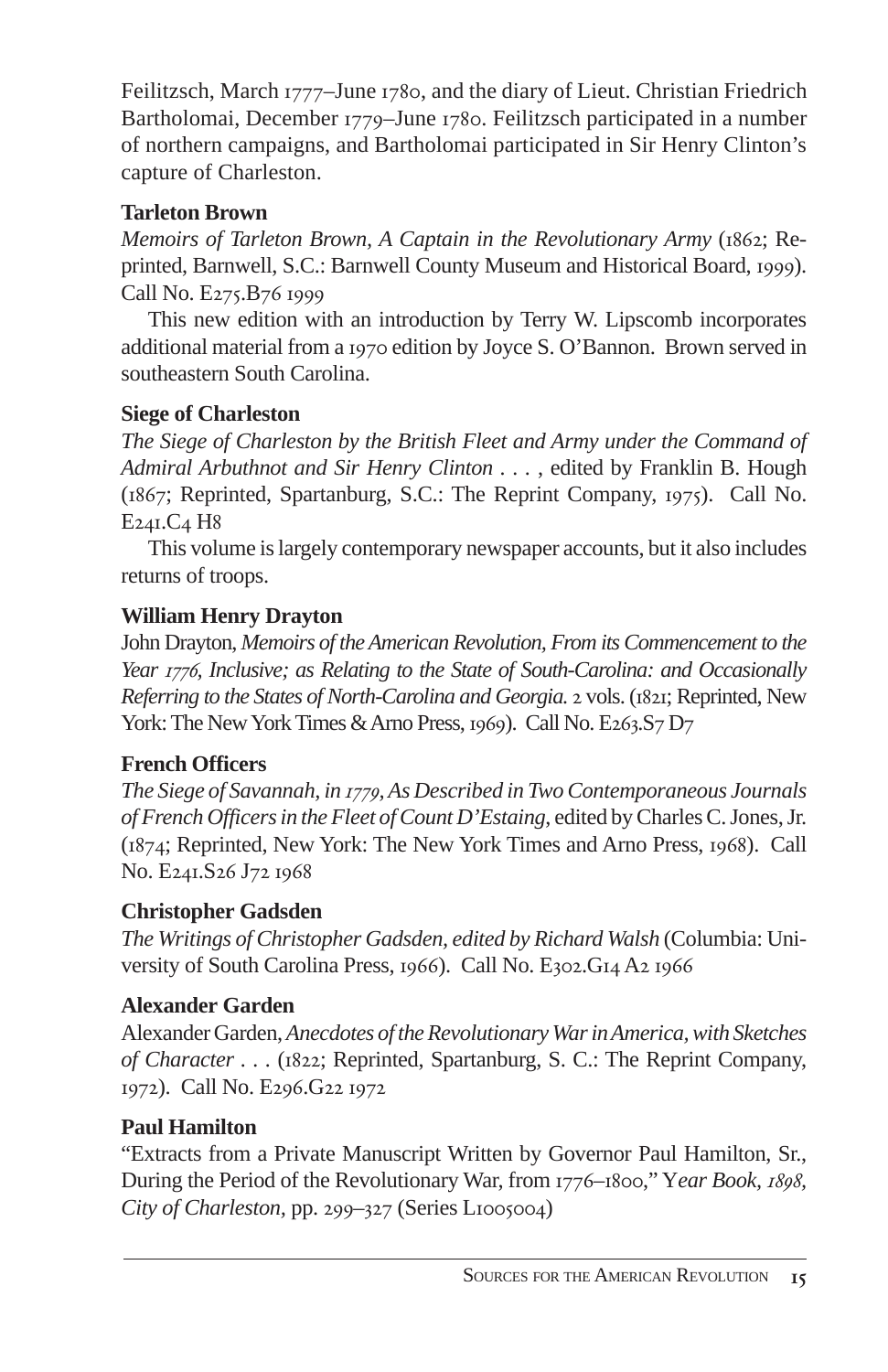#### **Oliver Hart**

"Extracts from the Diary of Rev. Oliver Hart, from A. D.  $_{1740}$  to A. D.  $_{1780}$  with Introductory Letter from William G. Whilden," *Year Book, 1896, City of Charleston*, pp. 375-401 (Series L1005004)

#### **Hessian Officers**

*The Siege of Charleston, With an Account of the Province of South Carolina: Diaries and Letters of Hessian Officers, from the Jungkenn Papers in the William* L. Clements Library, translated and edited by Bernhard A. Uhlendorf (1938; Reprinted, New York: The New York Times & Arno Press, 1968). Call No. E241.C4 U5 1968

#### **William Hill**

*Capt. William Hill's Memoirs of the Revolutio*n, edited by A. S. Salley (Columbia: South Carolina Historical Commission, 1921) Call No. E263.S7 H64

This account includes the battles of Williamson's Plantation, Rocky Mount, Hanging Rock, and King's Mountain. The original memoir, written by one of the owners of Hill's Iron Works in York District about , is lost. Photocopies (preserved in Series P<sub>9</sub>00003) of a copy in the Library of Congress were used to produce the printed edition.

#### **Joseph Johnson**

Joseph Johnson, *Traditions and Reminiscences Chiefly of the American Revolution in the South: Including Biographical Sketches, Incidents and Anecdotes, Few of Which* Have Been Published, Particularly of Residents in the Upper Country (1851; Reprinted, Spartanburg: The Reprint Company, 1972). Call No. E263.S7 J6

#### **Dr. Uzal Johnson**

Diary of Military Service in South Carolina, March 5, 1780–March 6, 1781, Photo $copy of ca. 125 page manuscript, (Series P<sub>900002</sub>)$ 

The original manuscript in the Thorne Boudinot Collection, Princeton University Library, was misidentified in the past as the diary of Dr. John Boudinot. Johnson was a surgeon in the New Jersey volunteers, who served in the British and Loyalist forces that overran South Carolina in 1780. The diary contains very similar entries to the diary of Anthony Allair of Ferguson's Corps printed in Lyman Draper, *King's Mountain and Its Heroes* (; Reprinted, Baltimore: Genealogical Publishing Co.,  $1967$ ), pp.  $484$ - $515$  [Call No. E241.k5 D74].

#### **Roger Lamb**

*An Original and Authentic Journal of Occurrences During the Late American War, From its Commencement to the Year 1783* (1809; Reprinted, New York: The New York Times & Arno Press, 1968). Call No. E208.L21 1968

A sergeant in the Royal Welch Fusileers, Lamb was involved in the Southern campaign under Cornwallis.

## **Henry Laurens**

*The Papers of Henry Laurens*, 15 vols. to date [through August 31, 1782], edited by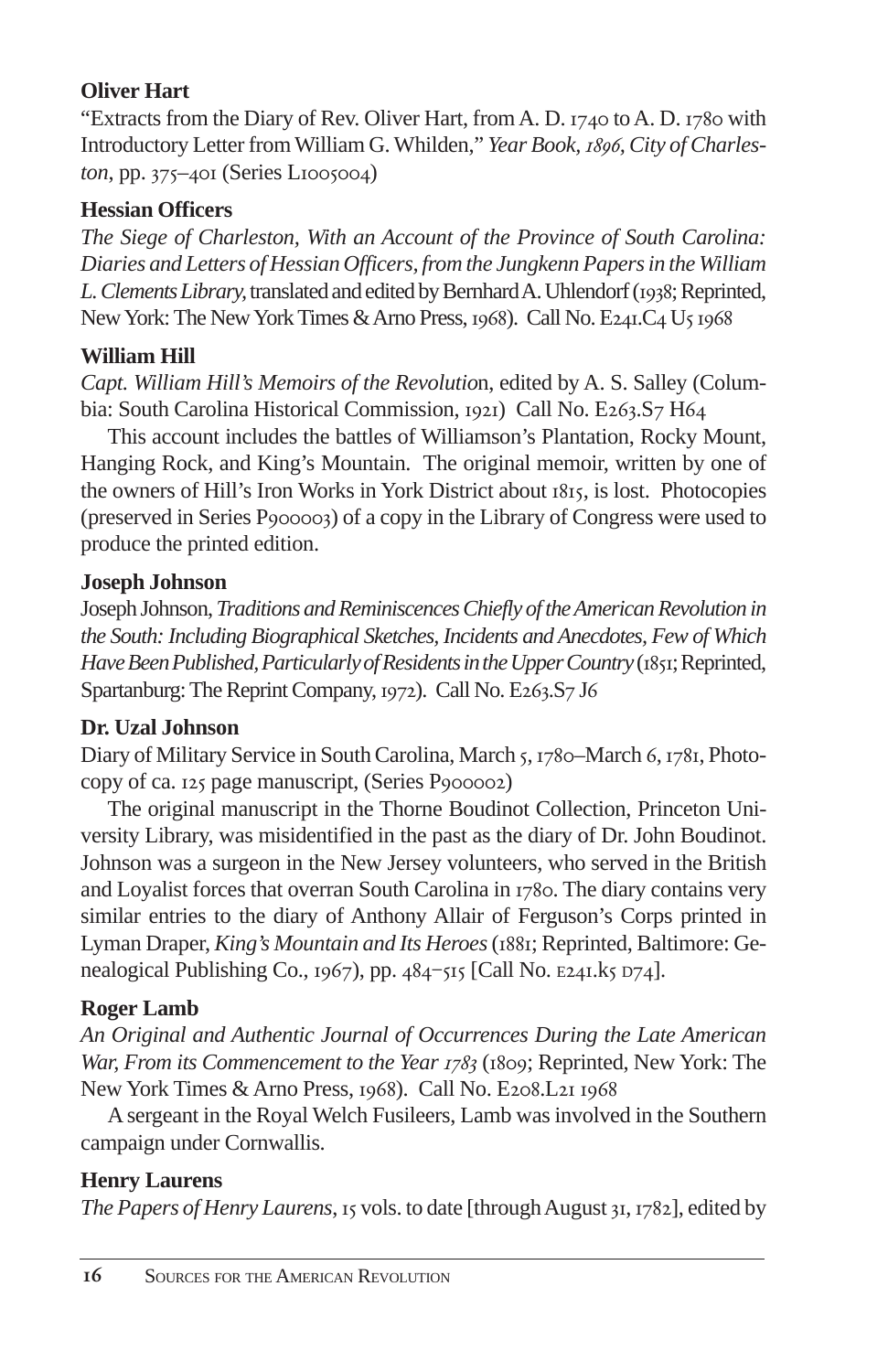Philip M. Hamer, George C. Rogers, Jr., David R. Chesnutt, C. James Taylor, et al., (Columbia: The University of South Carolina Press for the South Carolina Historical Society, 1968-). Call No. E302.L3

*The Papers of Henry Laurens in the Collections of the South Carolina Historical Society*, 19 microfilm reels (Series P900012, Archives reel nos. RW3346–RW3364).

An accompanying pamphlet, Philip M. Hamer, *Guide to Accompany the Microfilm Publication of the Papers of Henry Laurens in the Collections of the South Carolina Historical Society* (Charleston: The South Carolina Historical Society, 1966) is available in the Research Room.

# **James McHenry**

*A Sidelight on History, Being the Letters of James McHenry, Aide-de-camp of the Marquis de Lafayette, to Thomas Sim Lee, Governor of Maryland, Written During the Yorktown Campaign, 1781* (1931; Reprinted, New York: The New York Times & Arno Press, 1971). Call No. E241.Y 6 M18 1971

## **Joseph McJunkin**

James Hodge Saye, Memoirs of Major Joseph McJunkin, Revolutionary Patriot (1847; Reprinted, Spartanburg, S.C.: A Press, Inc., 1988). Call No. E207.M4

McJunkin served at King's Mountain.

# **Arthur Middleton**

Arthur Middleton Papers, 1767–1783, 99 items on 10 microfiche (Series P900340).

Microfiche of originals in the South Carolina Historical Society. Most of these documents were published in James W. Barnwell, editor, "Correspondence of Hon. Arthur Middleton," *South Carolina Historical and Genealogical Magazine*, vols. and  $27$  ( $1925-1926$ ). A detailed list of the documents is on the first fiche.

# **Pinckney Family**

Pinckney Family Papers, 1708–1878, 76 microfiche (Series P900338).

Little of this collection of Pinckney materials dates from the American Revolution. What does is correspondence of Eliza Lucas Pinckney, largely with her son Thomas Pinckney. This section of the collection was published in the *South Carolina Historical Magazine*, vol. 76 (1975). The original papers at the South Carolina Historical Society are briefly described in David Moltke-Hansen and Sallie Doscher, *South Carolina Historical Society Manuscript Guide* (Charleston: South Carolina Historical Society,  $1979$ ), pp.  $97–98$  [Call No.  $Z662I.S6H_3$ ]. A more extensive guide is included in the fiche.

# **Archibald Robertson**

*Archibald Robertson, Lieutenant-General Royal Engineers, His Diaries and Sketches in America, 1762–1780*, edited by Harry Miller Lydenberg (1930; Reprinted, New York: The New York Times & Arno Press,  $1971$ . Call No. E $275$ . R66  $1971$ 

Robertson came to South Carolina with Sir Henry Clinton in 1780.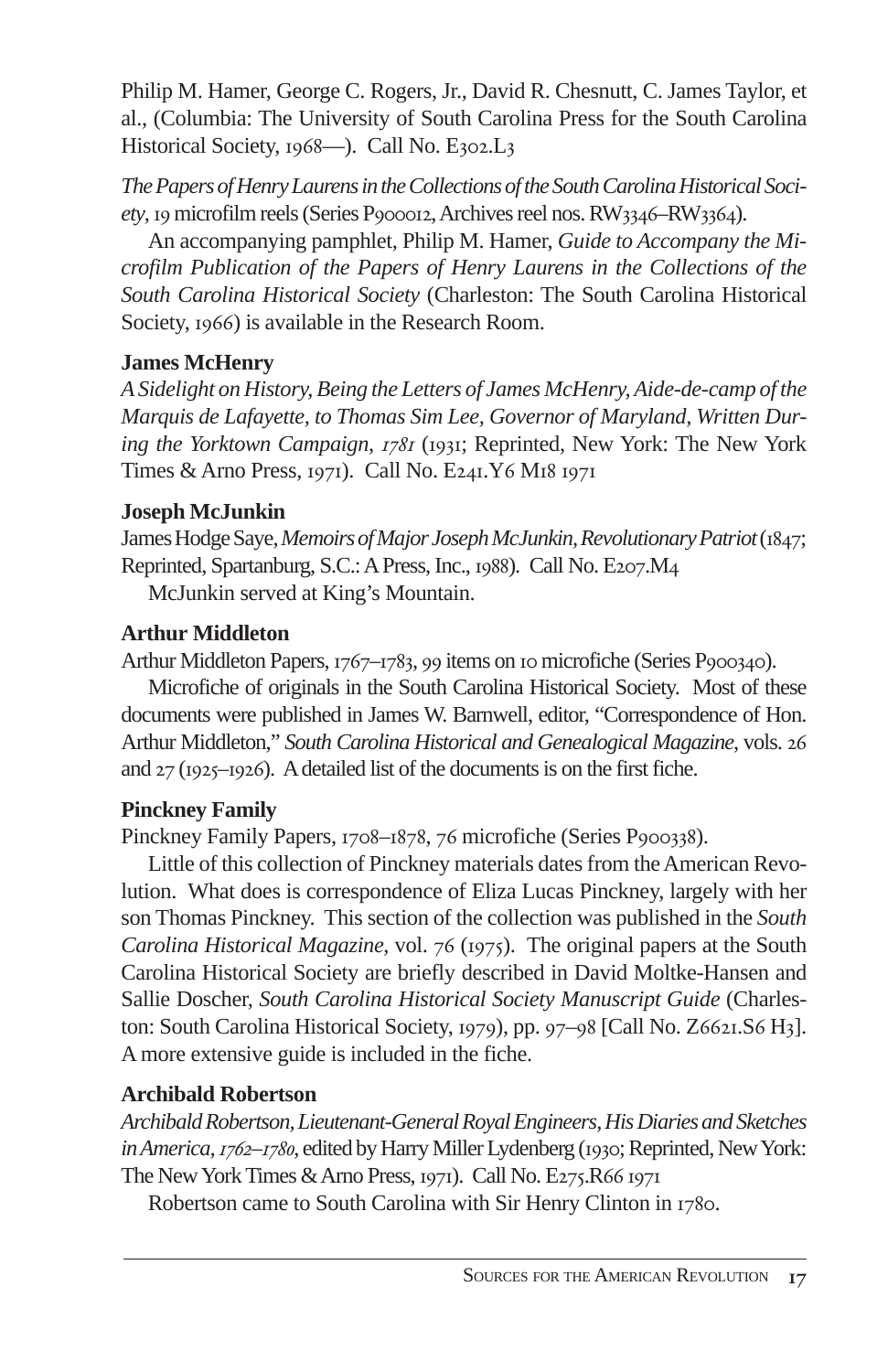# **Lancelot Smith (Strawberry Ferry Ledger)**

Lancelot Smith, Ledger for the Strawberry Ferry (Childsbury Ferry) across the western branch of the Cooper River,  $1777-1779$ , I microfilm reel (Series P900021, Archives reel no. RW3376)

This series consists of microfilm produced by the Dept. of Archives and History in 1964 of a manuscript then in private hands in Charleston. The microfilm also contains an excellent introduction on the history of the ferry by Charles E. Lee and Wylma Wates.

#### **William Tennent**

"Fragment of the Journal Kept by the Rev. William Tennent Describing his Journey, in 1775, to Upper South Carolina at the request of the Council of Safety, To induce the Tories to sign an Association to support the cause of the Colonists...from an authentic copy in the possession of Dr. Wm. L. Brown, a descendant," *Year Book, 1894, City of Charleston, pp. 295–313 (Series L1005004)* 

## **Eliza Wilkinson**

*Letters of Eliza Wilkinson*, edited by Caroline Gilman (1839; Reprinted, New York: The New York Times & Arno Press, 1969). Call No.  $E_263.57$  W86

Although written from Yonge's Island, near Charleston, South Carolina, in  $1782$ , these letters treat the period from  $1779$  through the British occupation.

# **ARMY RECORDS**

*Records of the Regiments of the South Carolina Line in the Revolutionary War,* compiled by Alexander S. Salley (Baltimore: Genealogical Publishing Co. and Clearfield Company, 1995). Call No. E263.S7 R42 1977

Reprinted, with an added index, from the *South Carolina Historical and* Genealogical Magazine, Vols. 5-7 (1904-1906).

*Revolutionary War Rolls, 1775–1783* (National Archives Microcopy M246), 3 microfilm reels (Series F602714, Archives reel nos. RW3100=RW3102) Reels I (index to states and military organizations), 89 (South Carolina units), and  $106$  (8th Virginia Regiment), only.

This series depicts muster rolls, returns, pay lists, and other records showing the military service of persons in particular organizations. The Archives also holds photostats of some South Carolina rolls that are too faint to read on roll 89. They are cataloged under the same series number. The names on the South Carolina rolls are included in a card file index to Revolutionary service in the Research Room. These cards have citations "Cont. Regt." and an outdated reference to an old arrangement of photostats of the rolls. A printed pamphlet describing the microcopy is available in the Research Room.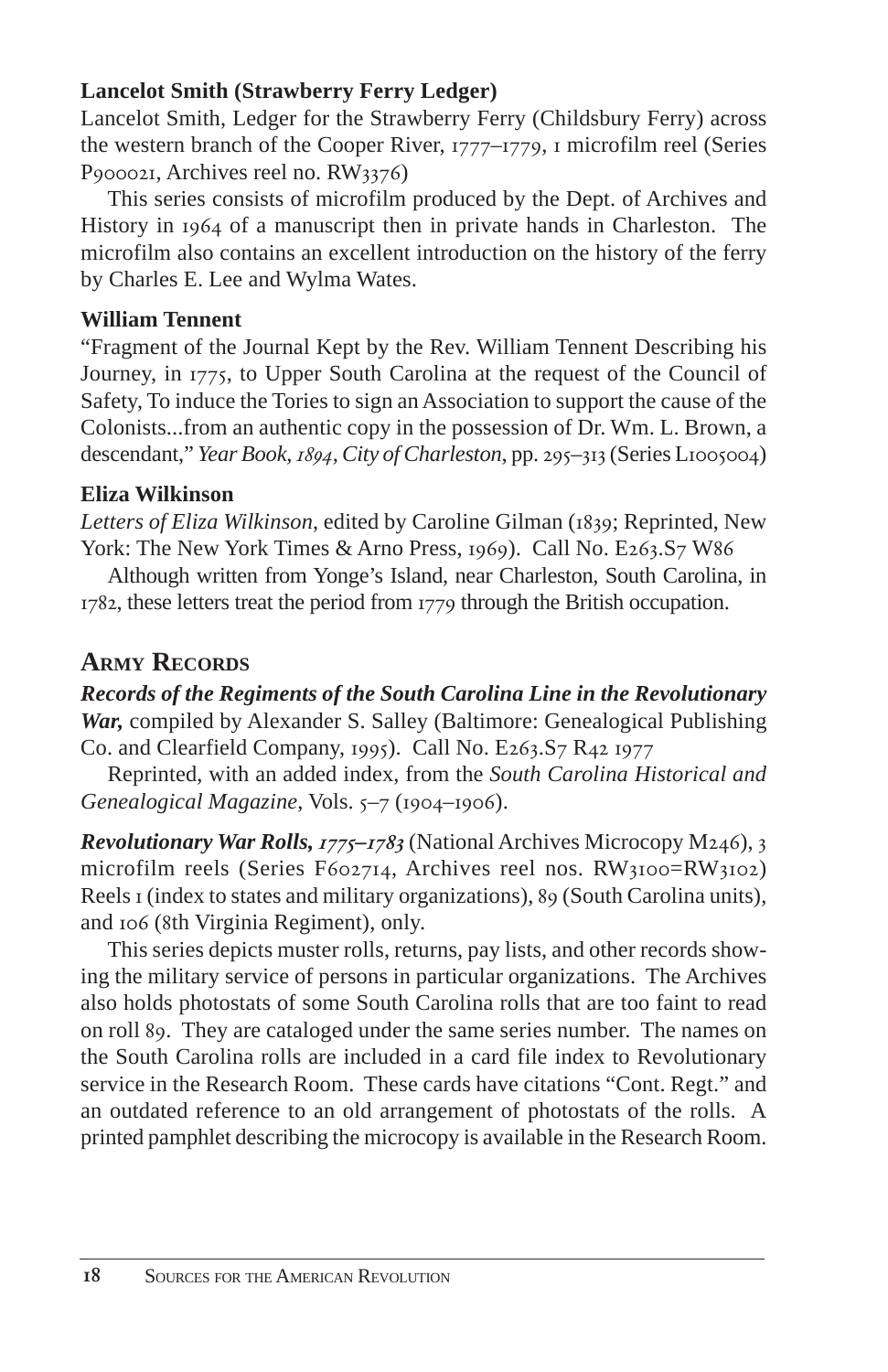# **Order Book of Captain Barnard Elliott, Grenadier Company, nd Regiment, Oct. 10, 1775–March 19, 1778**

This record is printed as "Diary of Captain Barnard Elliott" in *Year Book,* 1889, City of Charleston, pp. 151-262 (Series L1005004). The manuscript is now at the South Carolina Historical Society.

**"Muster Rolls of the Sixth Regiment South Carolina Continental Troops,** Made Up on *18th March*, *1779* . . . ," *Year Book, 1895, City of Charleston*, pp.  $333-44.$  (Series L1005004)

The originals were then in the possession of John Harleston of Charleston.

**Muster and Pay Rolls in the New York Historical Society**, 2 vols. *Collections* of the New-York Historical Society Vols. 47-48 (1914, 1915). Call No. E255.N4

A return of the 1st Regt. South Carolina Continental Line, May 31, 1779, and a pay roll, Aug.  $I-Nov. I$ ,  $I779$ , for Capt. Thomas Dunbar's Company, and Regt. South Carolina Continental Line, are included on pp.  $578-89$  of the second volume, which also includes the index for both volumes. Rolls are included for all of the original  $_{13}$  states except Delaware and Georgia, for artillery, and for Canadian troops.

*Numbered Record Books Concerning Military Operations and Service, Pay and Settlement of Accounts, and Supplies in the War Department Collection of Revolutionary War Records* (National Archives Microcopy M853), I microfilm reel (Series F602715, Archives reel no. RW3103). Reel 16 (only), Vols. 6 (North Carolina), 9 (South Carolina), 10 (Col. Moses Hazen's 2nd Canadian Regiment and Artificer Regiments), and  $\pi$  (Sheldon's and Moylan's Dragoons and Lee's Legion) from **Lists of Continental Officers and Men,**  $1775-1783$ .

The volumes on this reel are believed to have been compiled from muster rolls after 1783 for the settling of accounts. A printed pamphlet describing the microcopy is available in the Research Room. The department also holds a manuscript copy of volume nine made in  $1854$  by order of the General Assembly (Series S213090). For a more detailed description see "From the Archives," *South Carolina Historical Magazine* 84 (1983):44-45.

*The Sinews of Independence: Monthly Strength Reports of the Continental Army,* edited by Charles H. Lesser (Chicago and London: University of Chicago Press, 1976). Call No. E259.S56

**Paymaster's Receipt Book, Second South Carolina Regiment, July ,** 1775-October 9, 1775. I vol., Series F602005.

Photocopy of a small book kept by Thomas Evance, Paymaster of the Second Regiment. The receipts are from officers only. The original is now in the collections of the South Carolina Historical Society.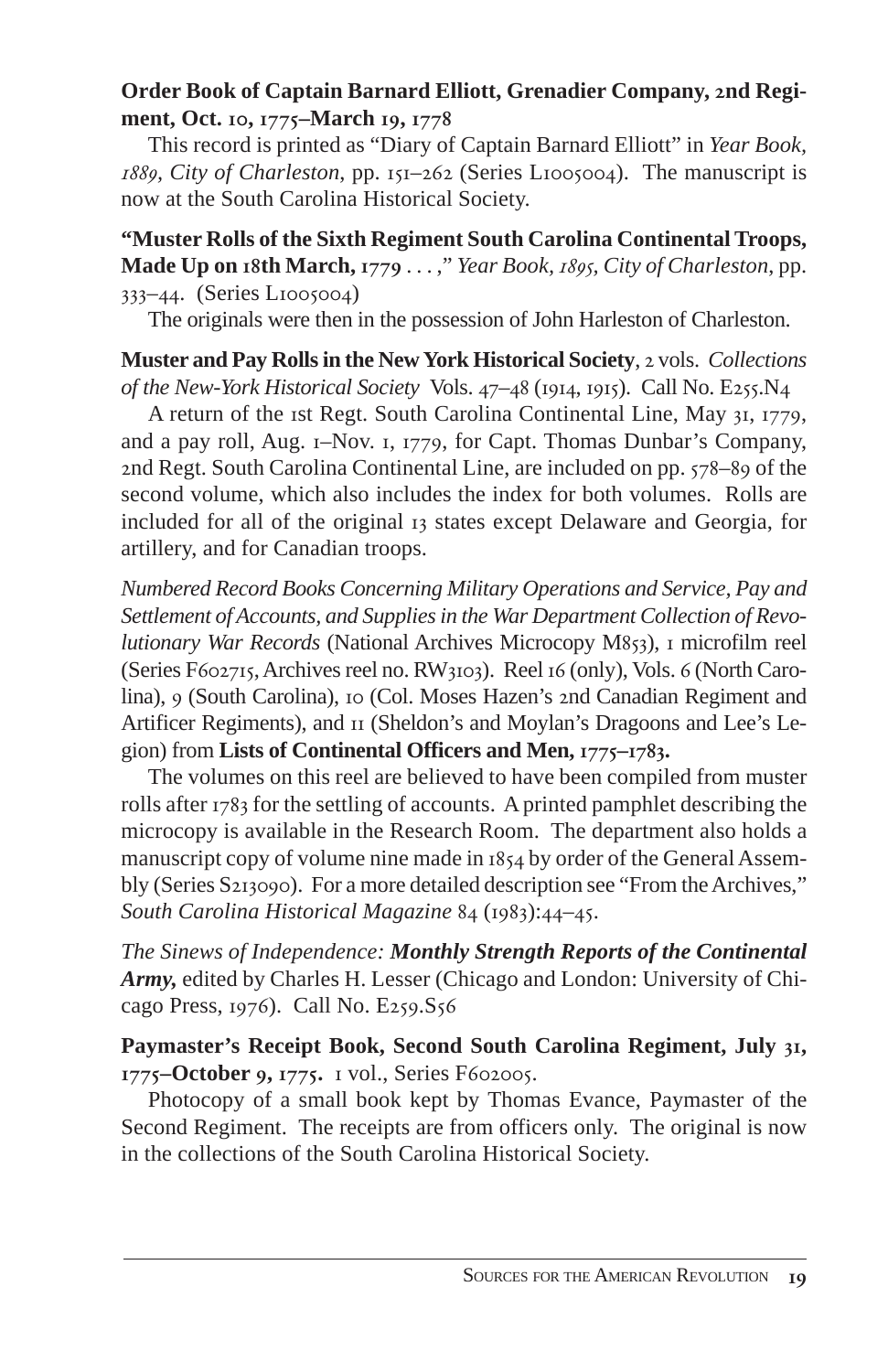#### **Arthur Fairies's Journal of the Expedition Against the Cherokees, July** 8 to Oct **11, 1776**, I microfilm reel (Series F602717, Archives reel no. RW3105)

Fairies was in Capt. Peter Clinton's Co., Col. Thomas Neal's Regiment, New Acquisition District S. C. militia under the command of Col. Andrew Williamson. The original of the journal is in National Archives Record Group , Records of the Veterans Administration.

*Miscellaneous Numbered Records (the Manuscript File) in the War Department Collection of Revolutionary War Records, 1775-1790S* (National Archives Microcopy M859), 6 microfilm reels. Reels 50, 105, 109, 114, 119, and 123, only: Records relating to South Carolina troops, miscellaneous troops, military stores, settlement of accounts, and returns of provisions, etc. removed from pension application files (Series F602712, Archives reel nos. RW3090-RW3095).

A printed pamphlet describing this microcopy is available in the Research Room.

James C. Neagles, *Summer Soldiers: A Survey and Index of Revolutionary War Courts-Martial* (Salt Lake City: Ancestry Incorporated, 1986). Call No. E255.N6

*Orders, Returns, Morning Reports, and Accounts of British Troops, 1776–1781* (National Archives Microcopy M922), I microfilm reel (Series F602726, Archives reel no.  $RW$ <sub>3378</sub>)

This series contains records of portions of a British Brigade of Foot Guards in service in Pennsylvania and New York. An introductory description of the records is available at the start of the microfilm reel.

## **NAVAL RECORDS**

## **Clerk's Pay Bill Book, June 1778–December 1779, of the South Carolina Commissioners of the Navy**, I volume (Series S196001)

This volume was in the records of New York State as early as 1818. Before it was transferred back to South Carolina, it was badly damaged in the New York State Library fire of 1911, but it contains much legible information.

*Journals of the Commissioners of the Navy of South Carolina, October 9, 1776– March <sub>I</sub>, 1779* (Columbia: The Historical Commission of South Carolina, 1912) and *Journals*... July 22, 1779–March 23, 1780 (Columbia: The Historical Commission of South Carolina, 1913), both edited by A. S. Salley, Jr. Call No. J87.4.S6 C1

These publications are printed versions of the surviving original journals and an engrossed manuscript copy, now bound in three volumes in Series S196002. The originals were badly damaged in the New York State Library fire of 1911, and parts crumbled away as they were being prepared for publication.

**Log-book of the Frigate** *South Carolina* on a Voyage from Texel, the Netherlands, to Charleston, August 1781-May 1782, I microfilm reel (Series F602711, Archives reel no. RW3089)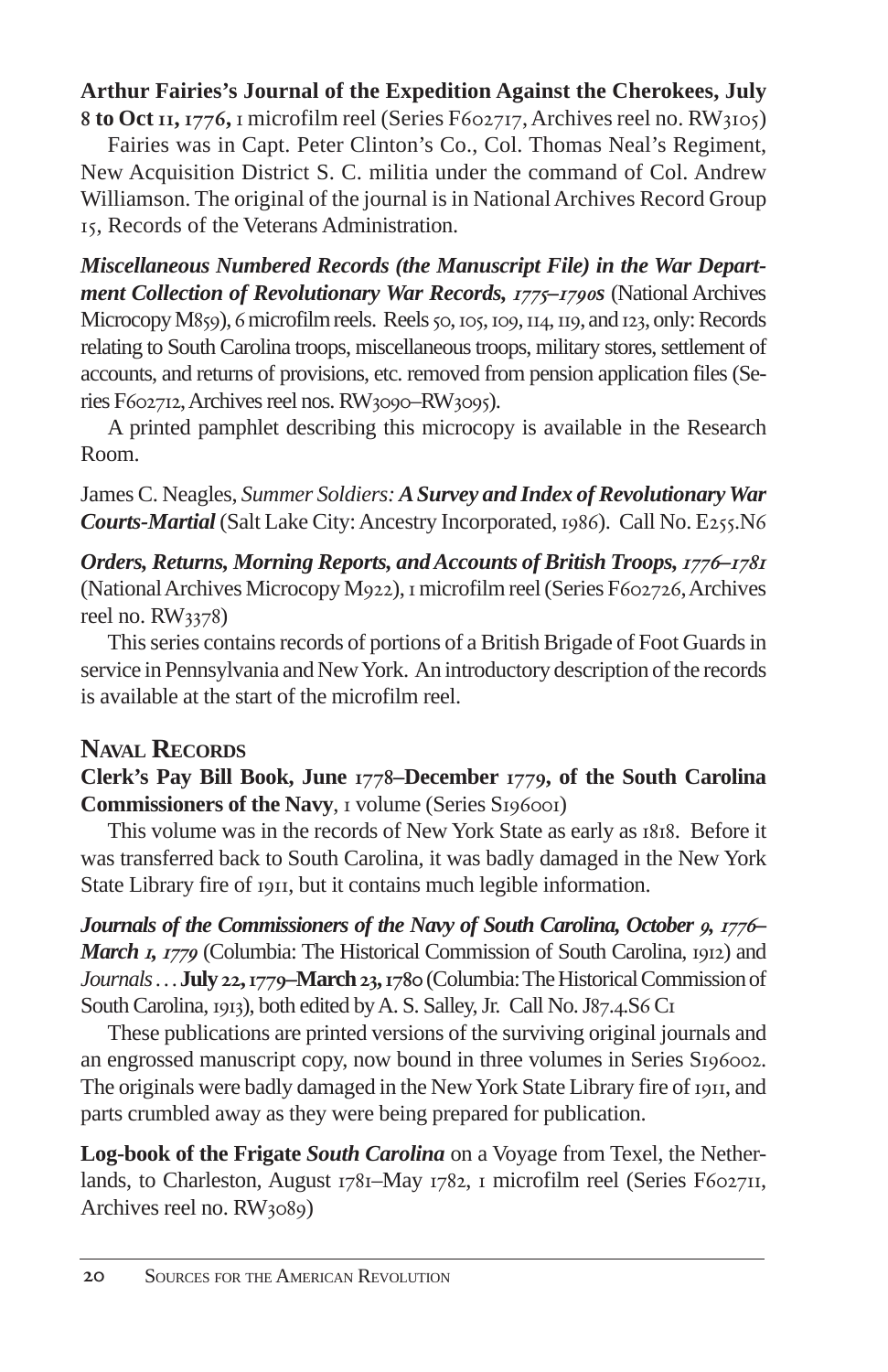The original is in the National Archives in the Records of the Office of Public Buildings and Public Parks of the National Capitol, Entry #394.

**Papers Relating to the Luxembourg Claims, ca. 1789–1862, I flat file box (Se** $ries S165053)$ 

The South Carolina Navy leased the *South Carolina* from the Chevalier Luxembourg by an agreement that provided that prize money was to be divided between the crew, South Carolina, and the Chevalier Luxembourg. Settling this debt continued to bedevil the courts and the General Assembly into the middle of the nineteenth century. Other material in addition to the documents in this series can be found through the department's automated index to Legislative Papers, 1782-1866.

*Captain [John] Tollemache's Journal of the Proceedings of the H. M. S. Scorpion, June 21, 1775–Sept. 18, 1775,* edited by A. S. Salley (Columbia: Historical Commission of South Carolina, 1919). Call No. DA240.A55 S2

This ship brought Lord William Campbell, the last royal governor of South Carolina, to Charleston on June  $17, 1775$ . The journal covers its stay in Charleston and its subsequent cruise to Cape Fear, Boston, and Bermuda, during which it became involved in early incidents of the Revolution. The original manuscript is in the British Public Record Office.

*Naval Documents of the American Revolution*, edited by William Bell Clark, W. J. Morgan, and Michael J. Clark, 10 vols. to date [through December 1777]. (Washington: U.S. Government Printing Office,  $1964$ —). Call No. E271.U583

*Marine Committee Letterbook, 1776–1780* (National Archives Microcopy T<sub>409</sub>), I microfilm reel (Series F602710, Archives reel no. RW3088).

The Marine Committee of Continental Congress directed the Continental Navy including ship movements, appointment of officers, reviews of naval courts-martial, and the building and purchasing of ships.

*Revolutionary War Prize Cases, Court of Appeals, 1776–1787* (National Archives Microcopy M162), 15 microfilm reels (Series F602709, Archives reel nos. RW3073-RW3087).

*Area File of the Naval Records Collection,*  $_{I775}$ *–1910* (National Archives Microcopy M625), I microfilm reel (reel 199, Area 8, the Atlantic Coast, South from Cape Lookout to Brazil, 1775–1799, only) (Series F602725, Archives reel no. RW3344).

# **RECORDS OF GOVERNING BODIES**

# **South Carolina Council of Safety**

Journals of the Council of Safety, June 16-July 26, 1775, Nov. 30, 1775-March 26, 1776. Surviving journals through Feb. 26, 1776, published in *Collections of the South-Carolina Historical Society*,  $2(1858):22-74$  and  $3(1859):35-271$  [Call No. F $266.S71$ ]. Feb. 28–March 26, 1776, I microfilm reel (Series S165277, Archives reel no. RW3374)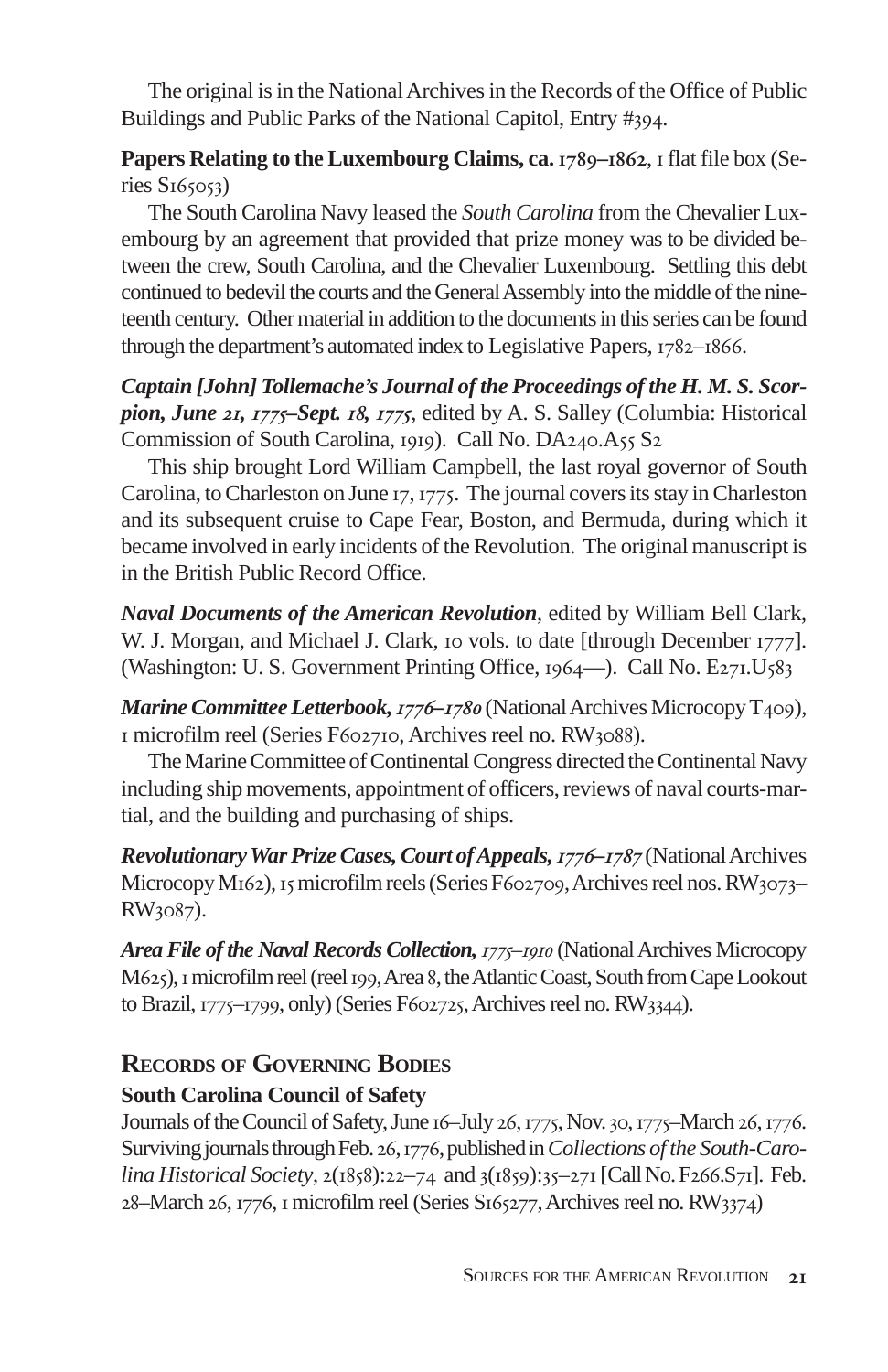The originals of the journals published in the *Collections* are in the Henry Laurens Papers at the South Carolina Historical Society. Those on microfilm are at the New York Public Library.

# **South Carolina Provincial Congress**

*Extracts from the Journals of the Provincial Congresses of South Carolina, 1775–* 1776, edited by William Edwin Hemphill and Wylma Anne Wates (Columbia: South Carolina Archives Department, 1960). Call No. J87.S6 A3 1775–1776

The manuscript journals do not survive. This publication was based on photostats of Peter Timothy's  $1775$  and  $1776$  Charleston printings of extracts. The photostats (in series  $S_165244$ ) depict original printings at the Library of Congress, the State Historical Society of Wisconsin, and the New-York Historical Society.

Signed Copy of the Articles of Association for the District East of the Wateree,  $1775$ ,  $\bar{i}$  item (Series S $131008$ )

This artifact of the attempt to gain commitments to the patriot cause contains over 100 signatures or marks. Another signed Articles of Association resulting from the efforts of William Henry Drayton and William Tennent to gain commitments in the state's midlands survives at the New York Public Library.

Extracts of Intercepted Letters,  $1775-1776$ , I flat file box (Series S165248)

This series includes one of two known copies of a pamphlet printed by Peter Timothy by order of the Provincial Congress containing extracts of intercepted letters, some of which were written by John Stuart, Superintendent of Indian Affairs for the Southern Department. It also includes a manuscript containing extracts of intercepted letters to Governor Wright of Georgia.

## Constitution of  $1776$ ,  $1$  item (Series S $131009$ )

The text with an introduction was published as a 6 page leaflet in J. H. Easterby, editor, *Basic Documents of South Carolina History: The Constitution of 1776* (Columbia: Historical Commission of South Carolina,  $1949$ ). A copy of the leaflet is available in a notebook in the Research Room.

# **Continental Congress**

*The Papers of the Continental Congress, 1774–1789* (National Archives Microcopy M247), 204 microfilm reels (Series F602703, Archives reel nos. RW2851– RW<sub>3054</sub>); *The Miscellaneous Papers of the Continental Congress,*  $1774-1789$ (National Archives Microcopy M332), to reels (Series F602704, Archives reel nos. RW<sub>3055</sub>-3064); *The Records of the Constitutional Convention of 1787* (National Archives Microcopy M866), I microfilm reel, (Series F602707, Archives reel no. RW<sub>3070</sub>); *Domestic Letters of the Department of State,*  $1784 - 1861$  (National Archives Microcopy  $M_{40}$ ), 4 microfilm reels through  $_{1792}$  only (Series F602706, Archives reel nos. RW<sub>3066</sub>-RW<sub>3069</sub>; and *Foreign Letters of the Continental Congress and the Department of State,*  $1785-1790$  *(National Archives* Microcopy M61), I microfilm reel (Series F602705, Archives reel no. RW3065)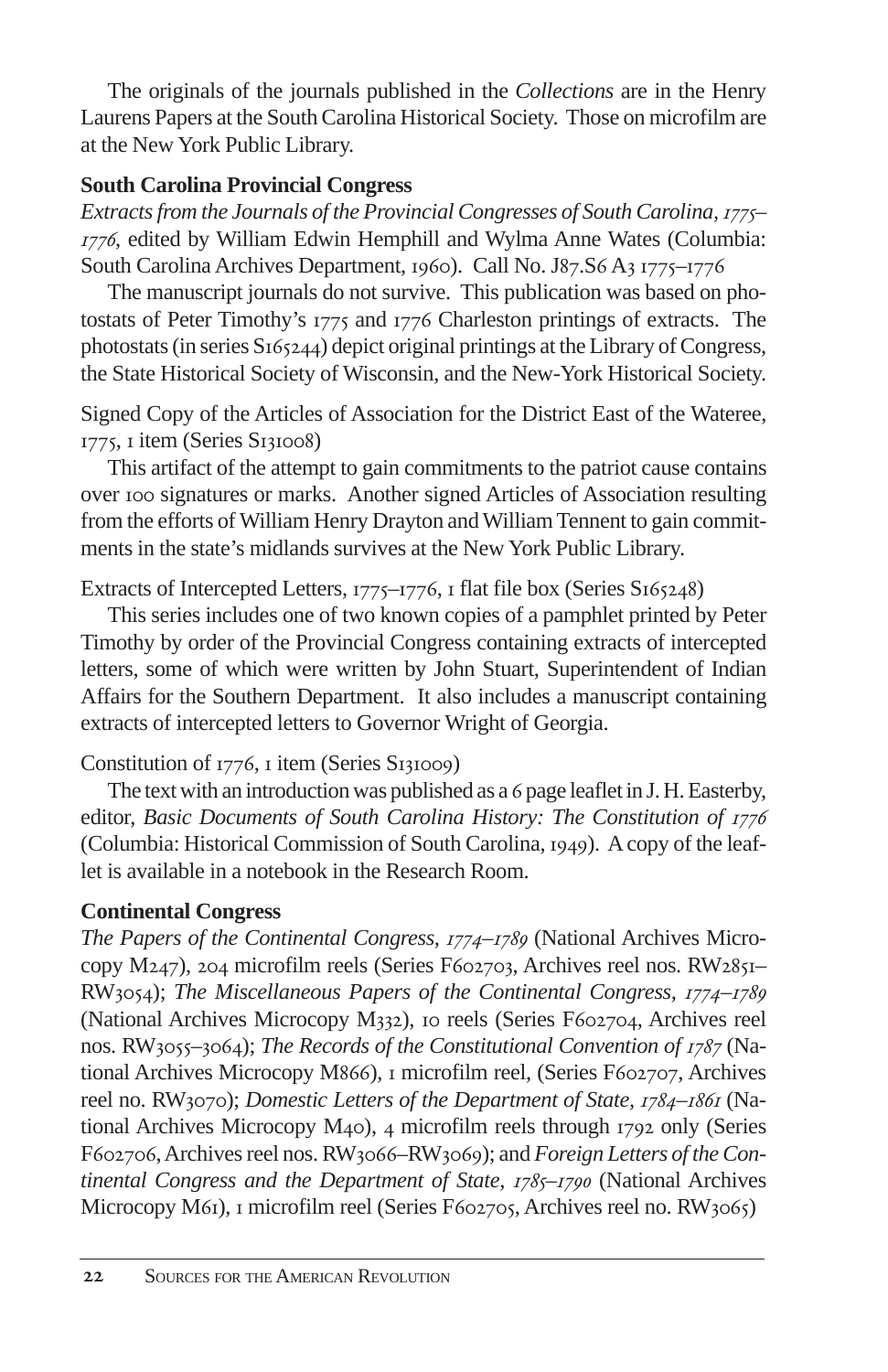The above microcopies are indexed in John P. Butler, compiler, *Index: The Papers of the Continental Congress, 1774–1789.* 5 vols. (Washington: U.S. Government Printing Office, 1978) [Call No.Z1238.B87]. Printed descriptive pamphlets for Microcopies  $M_{247}$ ,  $M_{332}$ , and M866 are also available in the Research Room.

*Letters of Delegates to Congress, 1774–1789*, edited by Paul H. Smith et al. 26 vols. (Washington, D.C.: Library of Congress, 1976–2000). Call No. JK1033.L47

Continental Nonimportation Association, 1774, 1 item (Series S131007)

This series consists of an 1859 printing from an original signed copy of this association intended for South Carolina. The original, now missing, was found in the papers of Christopher Gadsden, given to the Literary and Philosophical Society, and after the dissolution of that society presented in  $1858$  to Gov. R.F.W. Allston, who ordered the printing of the document.

## **Board of Police, British Occupation of Charleston**

Records of the Board of Police, British Occupation of Charleston, May 1780-Oct. 1782, 2 microfilm reels (Series B800127, Archives reel nos. RW3187–RW3188)

Microfilm produced by the British Manuscript Project of the Library of Congress and American Council of Learned Societies of Proceedings, June 13, 1780– October 29, 1782; Oaths of Allegiance, May 1, 1780– July 31, 1781; and other records of British civil government during the occupation of Charleston. The originals are at the British Public Record Office  $(C_0/_{513-35})$ . Listed in Great Britain, Public Record Office, *Lists and Indexes No. XXXVI: List of Colonial Office Records, Preserved in the Public Record Office* (Reprint Edition with annotations, New York: Kraus Reprint Corporation, 1963), p. 12 [Call No. DA240.A55 No 36].

# **South Carolina General Assembly**

Journals of the General Assembly, 1776, House of Representatives, 1779–1780, 1782–1794, and Senate, 1782

The surviving journals of the legislature most relevant to the American Revolution have all been published. The journals of the General Assembly (which sat as the lower house under the Constitution of  $1776$ ) and of the House of Representatives (which became the lower house under the Constitution of  $1778$ ) for the period December  $1776-$ August  $1779$  and all the journals of the upper house before  $1782$  were lost during the American Revolution or shortly thereafter.

William Edwin Hemphill, Wylma Anne Wates, and R. Nicholas Olsberg, editors, *Journals of the General Assembly and House of Representatives, 1776–1780* (Columbia: Published by the University of South Carolina Press for the South Carolina Department of Archives and History, 1970) [Call No. J87.S6 C2]; A. S. Salley, Jr., editor, *Journal of the House of Representatives of South Carolina, January , –February* 26, 1782 (Columbia: The Historical Commission of South Carolina, 1916) [Call No. J87.S6 C2]; Theodora F. Thompson, Lark Emerson Adams, Michael E. Stevens,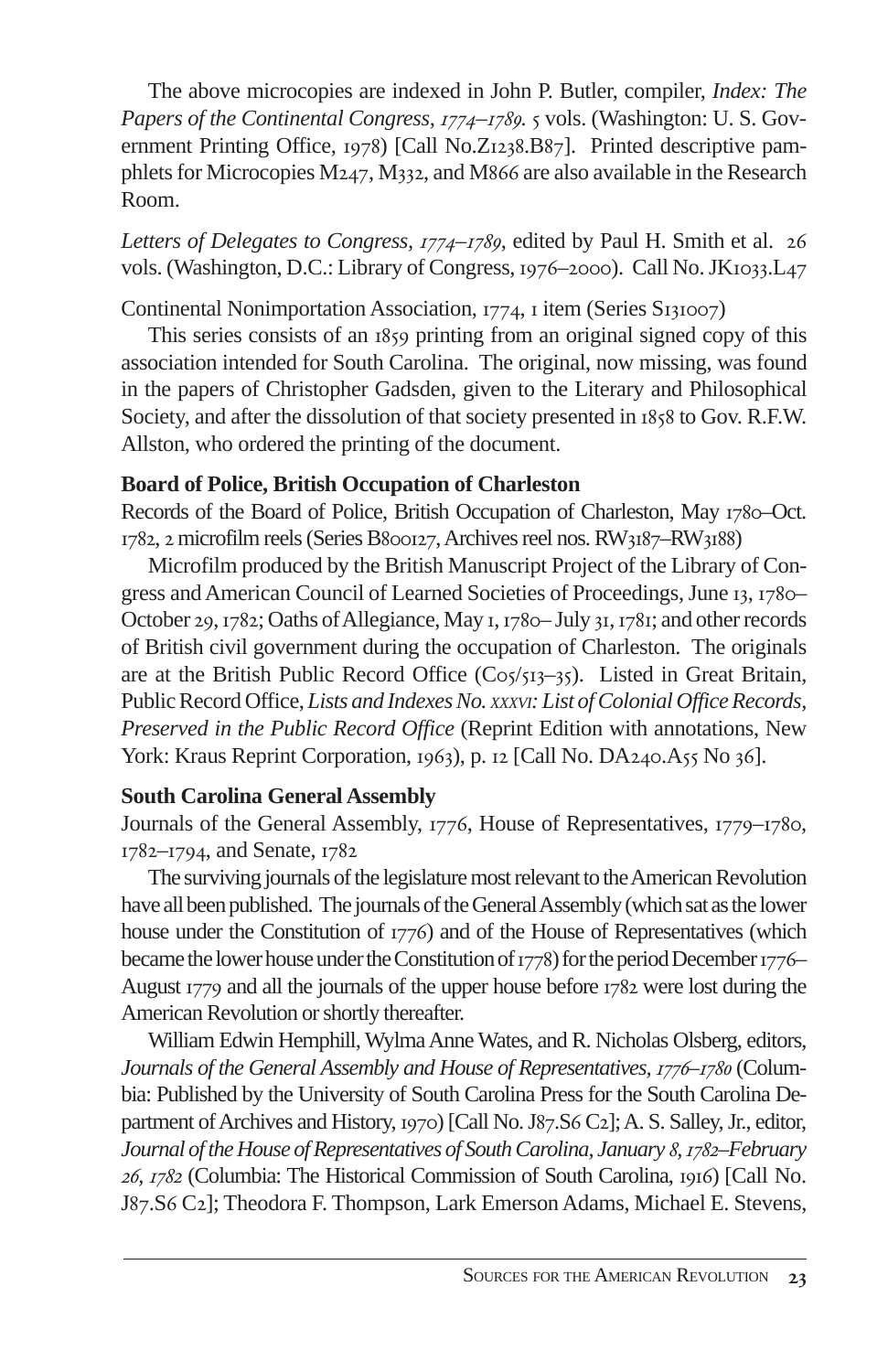et al., editors, *The Journals of the House of Representatives, [1783–1794]*, 6 vols. (Columbia: Published by the University of South Carolina Press for the South Carolina Department of Archives and History, 1977-1988) [Call No. J87.S6 C2]; and A. S. Salley, editor, *Journal of the Senate of South Carolina, January 8, 1782– February 26, 1782* (Columbia: Historical Commission of South Carolina, 1941)  $[Call No. J87.S6 B<sub>I</sub>].$ 

#### General Assembly Papers,  $1776 - 1866$  (bulk  $1782 - 1866$ )

Although less than a dozen loose papers of the General Assembly from 1776 through  $r_781$  survive, from  $r_782$  forward through the Civil War these papers are virtually complete and among the richest records at the Department of Archives and History. Pensions, claims, and financial disputes from the American Revolution dragged on for much of the antebellum period. As a result, the Petitions to the General Assembly (Series S165015), Committee Reports (Series S165005), Resolutions of the General Assembly (Series S165018), Governors' Messages (Series S165009), Grand Jury Presentments (Series S165010), and Miscellaneous Communications to the General Assembly (Series S165029) can be a rich source on many aspects of the American Revolution. They can be easily searched using the department's automated index to Legislative Papers, 1782–1866 under the topic American Revolution and the many more specific topics included thereunder as cross-references.

## Constitution of 1778, 2 folders (Series S131010)

This series includes the engrossed manuscript (Act. No. 1074 of the General Assembly) as well as a rough draft and a photocopy from the Library of Congress of the contemporary printing of the act. The text with an introduction was published as an 8 page leaflet in Robert L. Meriwether, editor, *Basic Documents* of South Carolina History: The Constitution of 1778 (Columbia: The Historical Commission of South Carolina, 1953). A copy of the leaflet is available in a notebook in the Research Room.

## **South Carolina Privy Council**

*Journals of the Privy Council, 1783–1789*, edited by Adele Stanton Edwards (Columbia: Published by the University of South Carolina Press for the South Carolina Department of Archives and History,  $1971$ . Call No. J87.4.S6 P $74.1783$ –1789

The council was much involved with settling Revolutionary War accounts, loyalists, and other relevant issues. The manuscript journals and rough journals from which the volume was edited are in series S204001 and S204002. None of the Privy Council journals for  $1776 - 1782$  and for late January  $1789 -$ January  $1791$ survive.

# **Great Britain, Secretary of State**

Original Correspondence of the Secretary of State on Indian Affairs, Surveys, etc., 1760-1784, and Letters from the Secretary of State on Indian Affairs, 1766-1768 (KTO Microform, *Public Records of Great Britain: Indian Affairs, 1760–*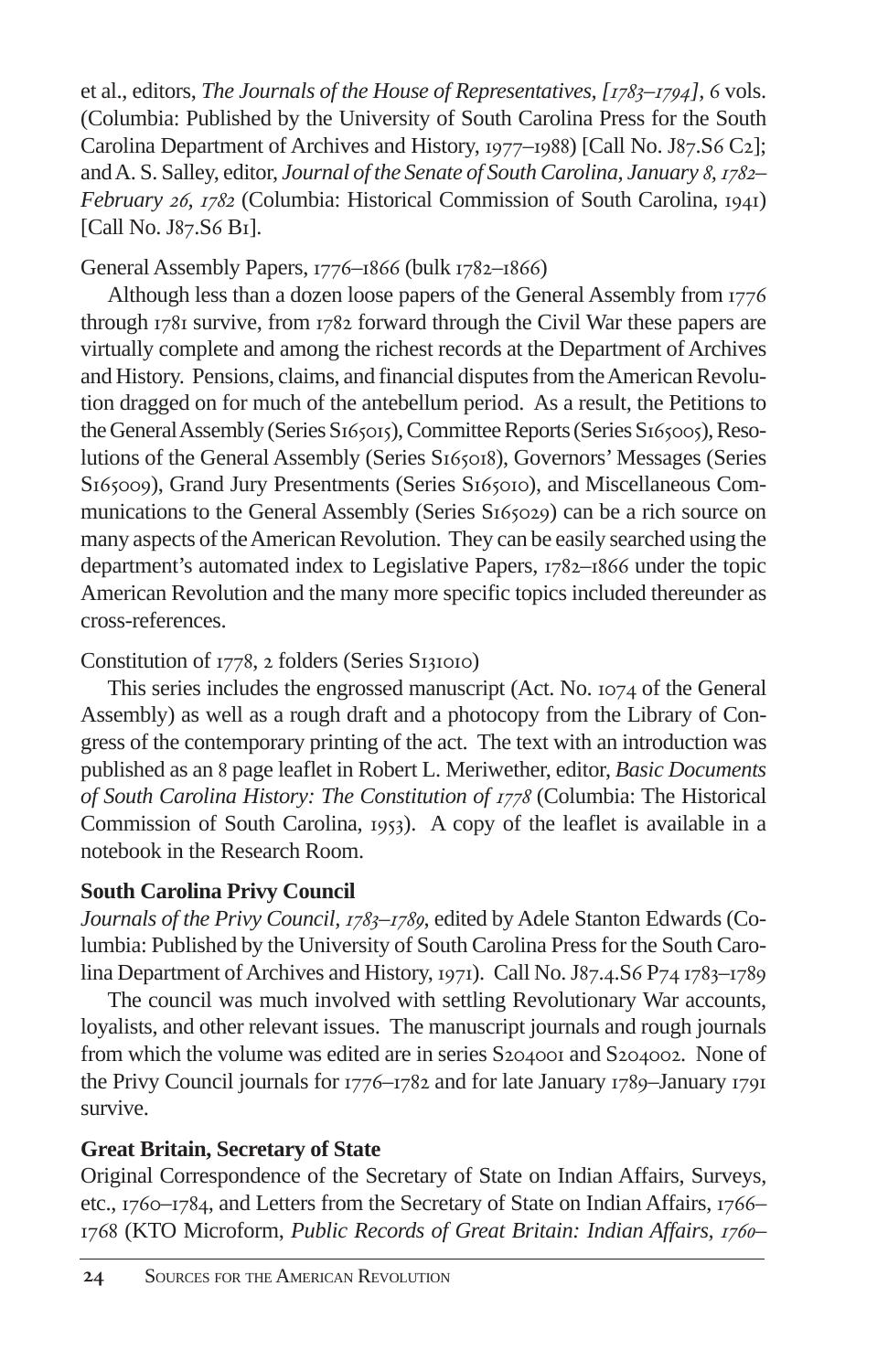*1784. Series 1*), io microfilm reels (Series B800124, Archives reel nos. RW3171–  $RW<sub>3180</sub>$ 

The originals are in the Colonial Office Records at the Public Record Office,  $C<sub>05</sub>$  $65-82$  and  $CO<sub>5</sub>/225$ . For lists of Colonial Office Records, see Great Britain, Public Record Office, *Lists and Indexes No. XXXVI: List of Colonial Office Records, Preserved in the Public Record Office*. (Reprint edition with annotations, New York: Kraus Reprint Corporation,  $1963$  [Call No. DA240.A55 No. 36].

Original Correspondence and Entry Books of the Secretary of State Concerning the American Colonies, 1766–1783, 4 microfilm reels (Series B800125, Archives reel nos.  $RW_{3181-3184}$ 

This series consists of copies of microfilm produced by the British Public Record Office for the Library of Congress and includes original correspondence from the Secretary at War,  $1781-1782$ ; from Sir Jeffery Amberst,  $1778-1782$ ; from Civil Officers in America (and South Carolina Merchants), 1774-1783; Materials Relating to Peace Commissions, 1776–1782; and Copies of Correspondence between Maj. Gen. William Heath and Burgoyne (and Others) Concerning Treatment of the Convention Troops,  $1777-1778$  (Cos/ $173-181$ ). The entry books include Dispatches to the Commander-in-Chief in America, 1766–1768; to Governors in America and the West Indies, 1766–1767; to the Board of Trade, 1766–1768; to the Treasury, 1766–1768; Incoming Letters Concerning Indian Affairs, 1768–1771; Incoming Letters, 1778–1782; Precis of Documents Relating to the American Revolt,  $1768 - 1775$ ; and Despatches to Governors,  $1768 - 1774$  (Cos/220, 222–224, 227,  $230-232$ , and part of  $24I$ ). These records are listed on pp.  $5-7$  of the guide listed under the last entry. More detailed descriptions can be found in John R. Sellers, Gerard W. Gawalt, Paul H. Smith, and Patricia Molen van Ee, compilers, *Manuscript Sources in the Library of Congress for the American Revolution* (Washington, D. C.: Library of Congress, 1975), pp. 265–69 [Call No. Z1238.U57 1975].

# **PUBLISHED RECORDS OF NEIGHBORING STATES**

# **North Carolina**

*The Colonial Records of North Carolina, Vol. x, 1775–1776, edited by William L.* Saunders and *The State Records of North Carolina*, Vol. XI-XVII, 1776-1785, edited by Walter Clark (1890–1899; Reprinted, Wilmington: Broadfoot Publishing Company, 1994). Call No. F251. N6 1993

There are supplements for the Revolutionary era in the two succeeding volumes and statutes for the period at the end of the set. Stephen B. Weeks's two volume *Index to the Colonial and State Records of North Carolina* (1909) is also available in this reprint edition under the same call number.

# **Virginia**

*Calendar of Virginia State Papers and Other Manuscripts . . . Preserved in the Capitol at Richmond*, Vols. I–III [1652–1784], edited by William P. Palmer (1875–1883; Reprinted, New York: Kraus Reprint Corporation, 1968). Call No. F221. V5 1968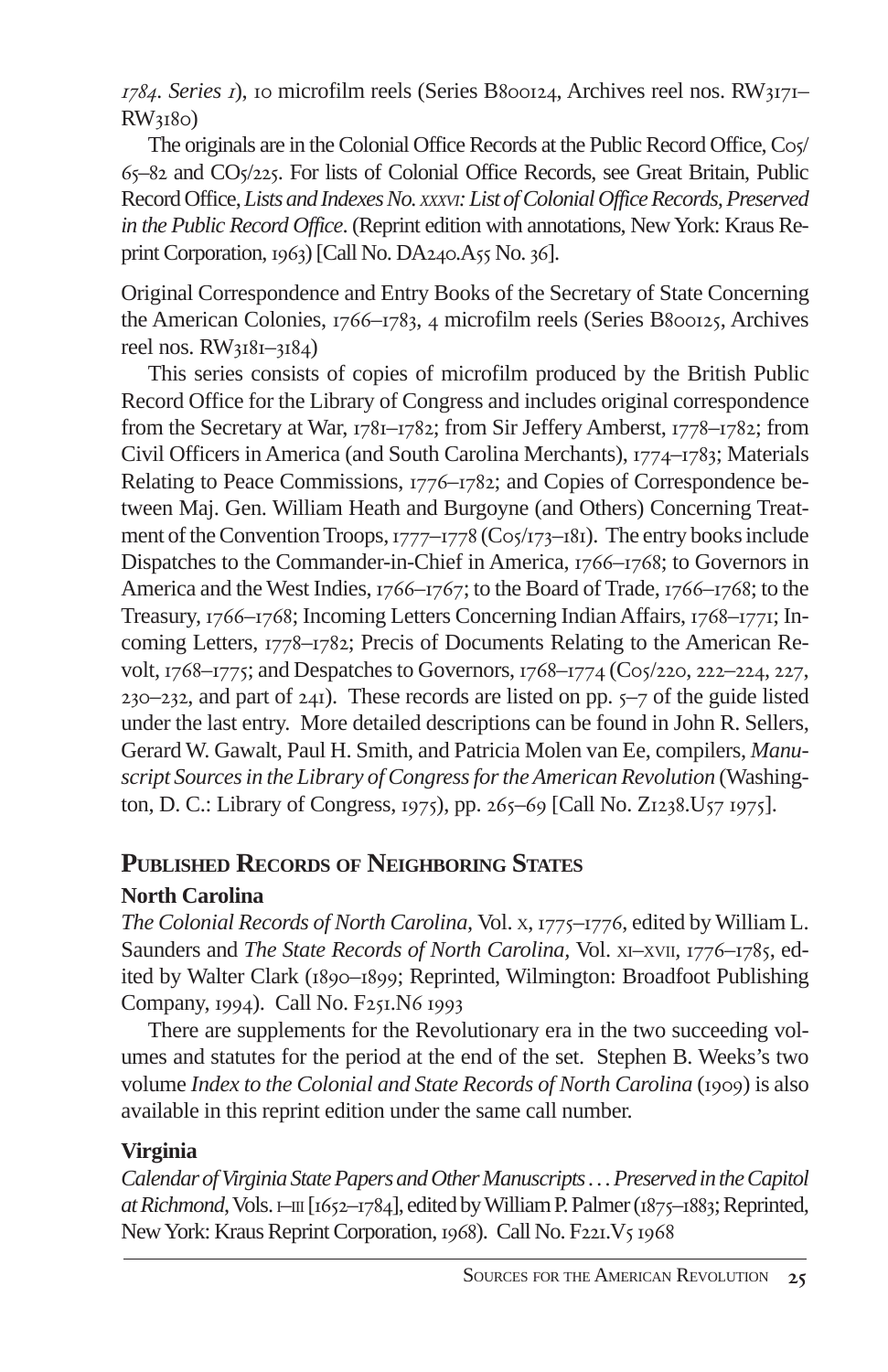*Virginia Legislative Petitions: Bibliography, Calendar, and Abstracts from Original Sources, 6 May 1776-21 June 1782, compiled by Randolph W. Church (Rich*mond: Virginia State Library, 1984). Call No. KFV2420.C48

# **FISCAL RECORDS**

*Records of the South Carolina Treasury, 1775–1780* (South Carolina Archives Microcopy No. 4), 6 microfilm reels (Series S108088, Archives reel nos. ST664–  $ST<sub>669</sub>$ 

Robert S. Lambert's introduction in the printed pamphlet accompanying this microcopy describes these records.

*Foreign Ledgers, Public Agents in Europe, 1776–1787* (National Archives Microcopy M1004), 2 microfilm reels (Series F602708, Archives reel nos. RW3071–  $RW<sub>3072</sub>$ )

The accounts for United States ministers and other diplomatic representatives include both Henry and John Laurens as well as John Adams, Silas Deane, Benjamin Franklin, Thomas Jefferson, and others. Many European and American firms and merchants are also included. Each microfilm reel includes an index.

**Loan Office Records Relating to the Loan of 1790–South Carolina** (National Archives Microcopy  $T_{719}$ ), 3 microfilm reels (Series F602719, Archives reel nos.  $RW<sub>3107</sub> - RW<sub>3109</sub>)$ 

Loan Office records contain information both about funding Revolutionary War debt and about payment of Revolutionary War pensions. In addition to the South Carolina portion of the Loan of 1790 records, the department also has microfilm of *Central Treasury Records Relating to the Loan of 1790* (National Archives Microcopy T786), I microfilm reel (Series F602720, Archives reel no. RW<sub>3IIO</sub>); of the *Register of Audits of Miscellaneous Treasury Accounts, 1790–* 1814 (National Archives Microcopy T899), I microfilm reel (Series F602721, Archives reel no. RW); and of portions of the Register's Estimates and Statements, 1796–1797, Containing Listings of Records (Vol. 5, pp. 326–50, and Vol. 6, pp. 211–38) from the Records of the Bureau of Public Debt, National Archives Record Group 53, I microfilm reel (Series F602718, Archives reel no. RW3106).

# **MANUSCRIPT COLLECTIONS**

**Robert Wilson Gibbes Collection of Revolutionary War Manuscripts, –**  $1820$ ,  $1 \text{ vol.}$ ,  $4 \text{ flat file boxes}$  (Series S213089)

The surviving portion of a collection given to the State of South Carolina in the 1850s in exchange for a publication subsidy. Partially published in R. W. Gibbes, *Documentary History of the American Revolution: Consisting of Letters and Papers Relating to the Contest for Liberty, Chiefly in South Carolina . . .*  $\left[1764-1782\right]$ . 3 vols. (1853–1857; Reprinted, Spartanburg, S. C.: The Reprint Com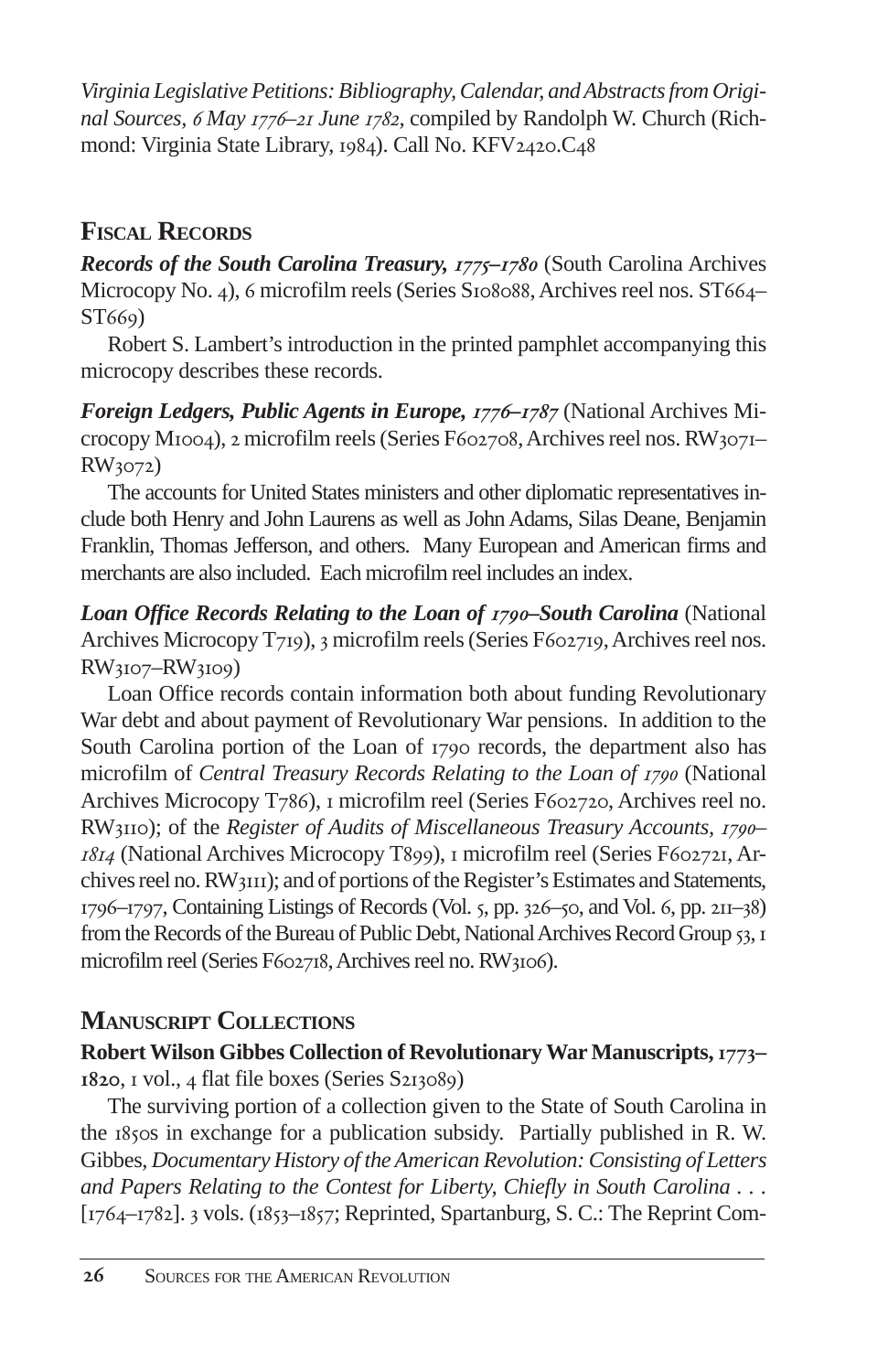pany,  $1972$ ) [Call No. E263.S7 G<sub>4</sub>]. The majority of the items now in the collection that were not printed by Gibbes were published in A. S. Salley, editor, *Documents Relating to the History of South Carolina during the Revolutionary War* (Columbia: The Historical Commission of South Carolina, 1908) [Call No. Oversize,  $E_263.S7 S_548$ . This volume contains a particularly large number of pay rolls, muster rolls, and other returns. Some items printed in the volume that did not properly belong in the Gibbes Collection have been refiled in the records of the General Assembly. For a description of the collection and its history, partial publication, and finding aids, see "From the Archives," *South Carolina Historical Magazine* 84 (1983):43-44.

**[Lyman C.] Draper Manuscript Collection. ca.** 1740–1891, 136 microfilm reels, 13 microfiche (Series P900005, Archives reel nos. RW3190–RW3325).

The large collection of interviews, notes, copies of manuscripts, newspaper and periodical articles, and original documents assembled by Lyman C. Draper reflects his interest in both the trans-Allegheny West and the American Revolution. Draper proposed a biography of Thomas Sumter, thus creating a sizeable collection of manuscripts and other materials on Sumter and South Carolina. The Kings Mountain material is but one of numerous other sections of interest for the American Revolution. The department has the 1949 microfilm edition of this collection, the originals of which are in the State Historical Society of Wisconsin. In addition the department has one microfilm reel from the Chadwyck-Healey, Inc. microfilm edition reproducing vol.  $37$  of the Kentucky Papers, which was omitted from the earlier filming. A general guide is Josephine L. Harper, *Guide to the Draper Manuscripts* (Madison: The State Historical Society of Wisconsin,  $1983$ ) [Call No. Z6616.D72 H37]. Other finding aids of interest for the American Revolution include Milo M. Quaife, editor, *Publications of the State Historical Society of Wisconsin, Calendar Series, Vol. I: The Preston and Virginia Papers of the Draper Collection of Manuscripts* (Madison: 1915) [Call No. Z1345.W42 1915]; Calendar Series, Vol. III: *Calendar of The Tennessee and King's Mountain Papers of the Draper Collection of Manuscripts* (Madison: 1929) [Call No. Z1337.S7 1929]; Calendar of the South Carolina Papers, Draper Manuscripts, Series TT. microfiche; Calendar of the South Carolina in the Revolution Miscellanies, Series UU. microfiche; and *Calendar Series, Vol. V, Calendar* of the Thomas Sumter Papers (Utica, Kentucky: McDowell Publications, 1986) [Call No. Z1333.S73 1986].

**T. Bailey Myers Collection, 1775–1789.** Printed as "Original Letters, 1775–89 Period," *Year Book, 1882, City of Charleston, pp.* 343–71 (Series L1005004)

The original Myers Collection is now at the New York Public Library. Letters of Francis Kinloch, Daniel DeSaussure, Sir Henry Clinton, Robert Howe, Lord George Germaine, Nesbit Balfour, Alexander Leslie, Banestre Tarleton, and John and Henry Laurens.